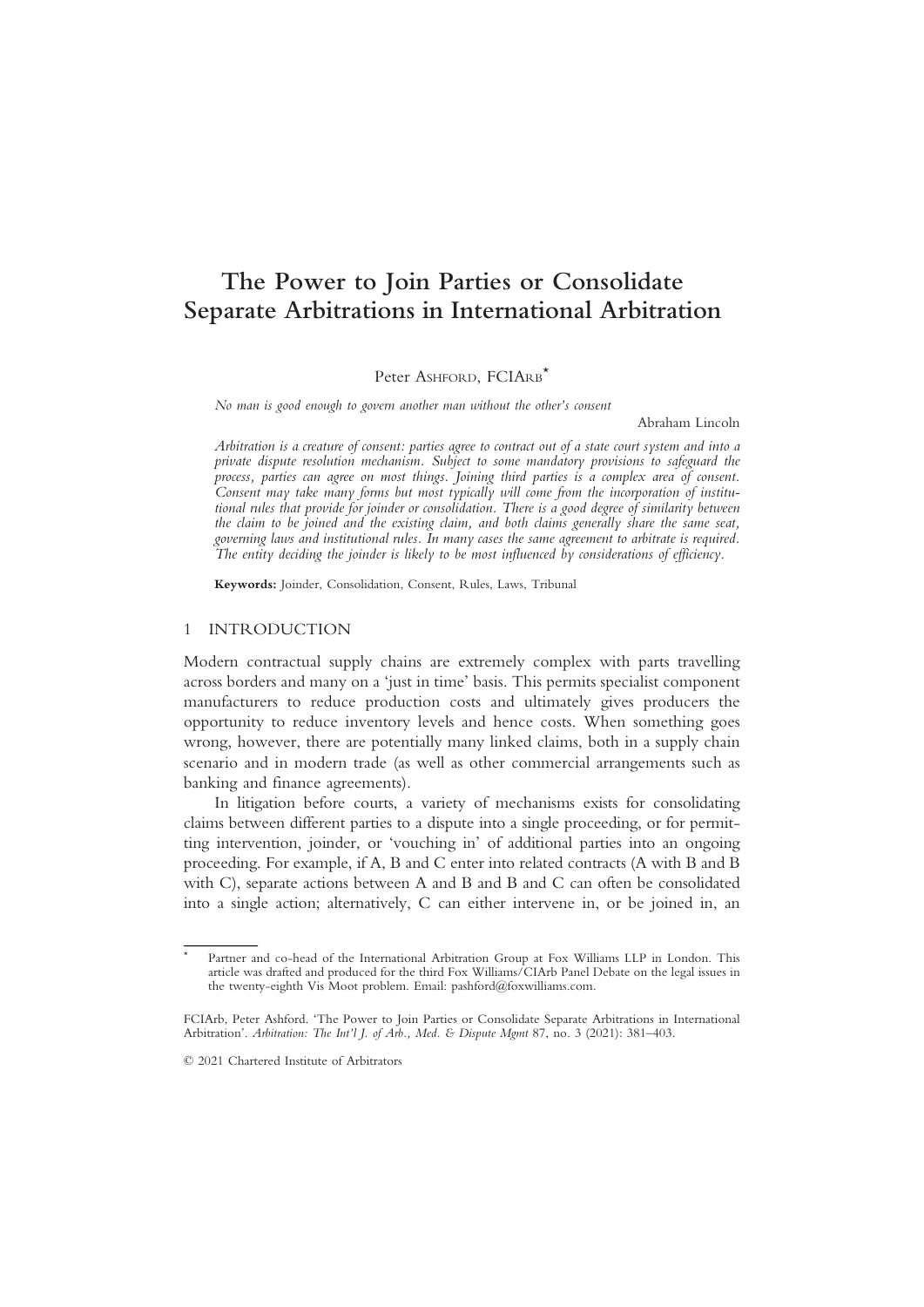existing action between A and B. In this article the term 'joinder' is used to cover all mechanisms of intervention, joinder, vouching in and consolidation, unless the contrary appears.

In each of these instances, there is generally no requirement that all parties consent to joinder. Rather, national courts have broad discretion to order joinder, typically based on perceived considerations of fairness and efficiency. One crucial element of fairness is the avoidance of inconsistent results.

Court rules regarding joinder are intended to permit proceedings to occur more efficiently and to avoid the possibility of inconsistent results. These considerations are, at least partially, applicable to international arbitration. In general, however, joinder in international arbitration raises additional, or at least different, issues.

In general terms, permitting joinder of additional parties in international arbitration can provide some obvious advantages. First, as with litigation, a single arbitration can in some circumstances be more efficient than two or more separate arbitrations. A single proceeding permits the same savings of overall legal fees, witness time, preparation and other expenses (including tribunal and institutional fees).

Second, joinder reduces the risk of inconsistent results in two or more separate arbitrations. This can apply both to the overall merits and to interim measures such as to injunctive relief.

Third, there is a benefit of similar subject matter, common facts, and common issues of law, and tribunals have a fuller view of a transaction.

Joinder is not, however, a panacea. It can raise significant problems with respect to the appointment of arbitrators and the composition of the tribunal. First, many arbitrations involve three-person tribunals, with each party nominating one member of the tribunal, and the two party-nominated arbitrators agreeing upon a third (or the appointing authority selecting a third). If there are three (or more) parties to the arbitration, all of whom have distinct interests, each party cannot appoint an arbitrator.<sup>1</sup>

Second, there will be issues over confidentiality. Joinder entails a real, albeit limited, loss of confidentiality. Although this may be warranted, or outweighed by other considerations, it can also be inconsistent with the parties' original agreement to arbitrate, raising concerns not present in national court litigation.

Third, although multi-party proceedings may well be more efficient as a general matter, the savings in cost and time will not always be distributed evenly among the parties. Some parties may even see an increase in costs. This can be

<sup>&</sup>lt;sup>1</sup> Assuming that the tribunal does not comprise more than three persons.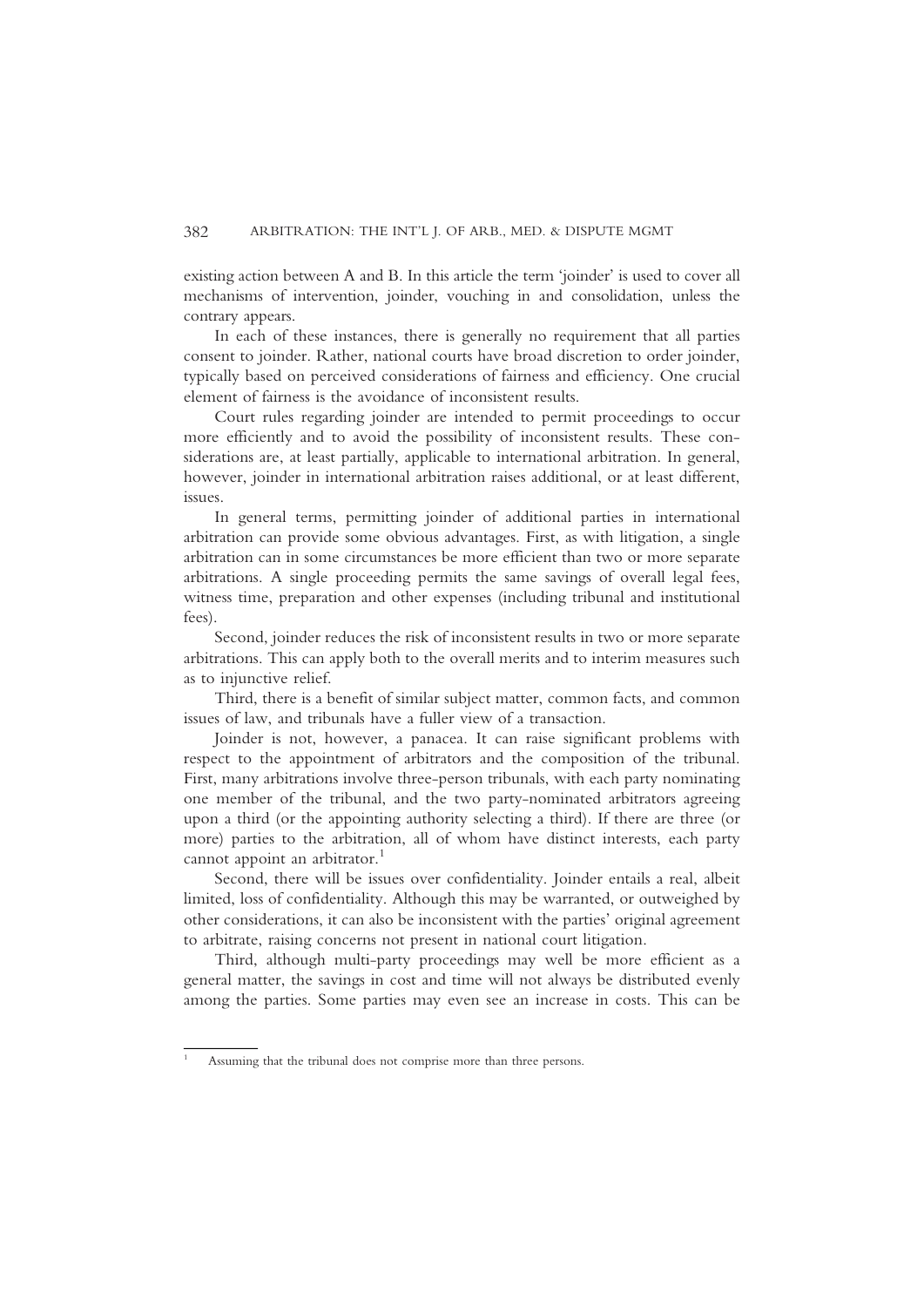mitigated by awarding costs and permitting parties not to participate in some bifurcated issues.

# 2 CONSENT

The cornerstone of arbitration is consent, as embodied in the parties' agreement to arbitrate. By that agreement they agree to oust the jurisdiction of courts and agree to arbitrate disputes, typically on a bilateral<sup>2</sup> basis. In doing so, parties agree to arbitrate with certain other parties (their contractual counterpart) according to specified procedures. They do not typically merely agree to arbitrate with anybody, in any set of proceedings. Accordingly, at the heart of any issue of joinder is consent.

In English law arbitration is, as a general rule, a private process. In Russell  $\nu$  $Russell<sup>3</sup>$  Sir George Jessel MR said of arbitration:

As a rule, persons enter into these contracts with the express view of keeping their quarrels from the public eyes, and of avoiding that discussion in public, which must be a painful one, and which might be an injury even to the successful party to the litigation, and most surely would be to the unsuccessful.

It is because arbitrations are private that arbitrators have no power to order concurrent hearings (or, it is suggested, any other form of joinder) without the consent of the parties (Oxford Shipping Co Ltd v Nippon Yusen Kaisha: 'The Eastern Saga').<sup>4</sup> The 1996 Act says nothing about privacy or confidentiality and that was a deliberate omission. In its report on the Arbitration Bill (February 1996), paras 10–17, the Departmental Advisory Committee on Arbitration Law recorded that users of commercial arbitration in England 'place much importance on privacy and confidentiality as essential features of English arbitrations' but, recognising that there was uncertainty as to the breadth and existence of certain exceptions to those principles, recommended that there be no statutory formulation of those principles but that the courts should be left to develop the law 'on a pragmatic case-bycase basis'.

Parties can agree at any stage to joinder but consent in the face of a dispute is rare. More typically, consent is found in the agreement to arbitrate itself – and as a subset of that, in any institutional rules incorporated into that agreement.

<sup>&</sup>lt;sup>2</sup> This article assumes a bilateral contract. Plainly, if there are multiple parties to a contract, and that agreement contains an agreement to arbitrate, then there are not the same issues of joinder, as all parties have agreed to the same provision. There may be issues involving appointment of the tribunal (see below), there may be cross-claims between the parties, and there may still be the need or at least the desire to join parties who are strangers to the contract.<br>
<sup>3</sup> (1880) 14 Ch. D 471, 474.<br>
<sup>4</sup> [1984] 3 All ER 835.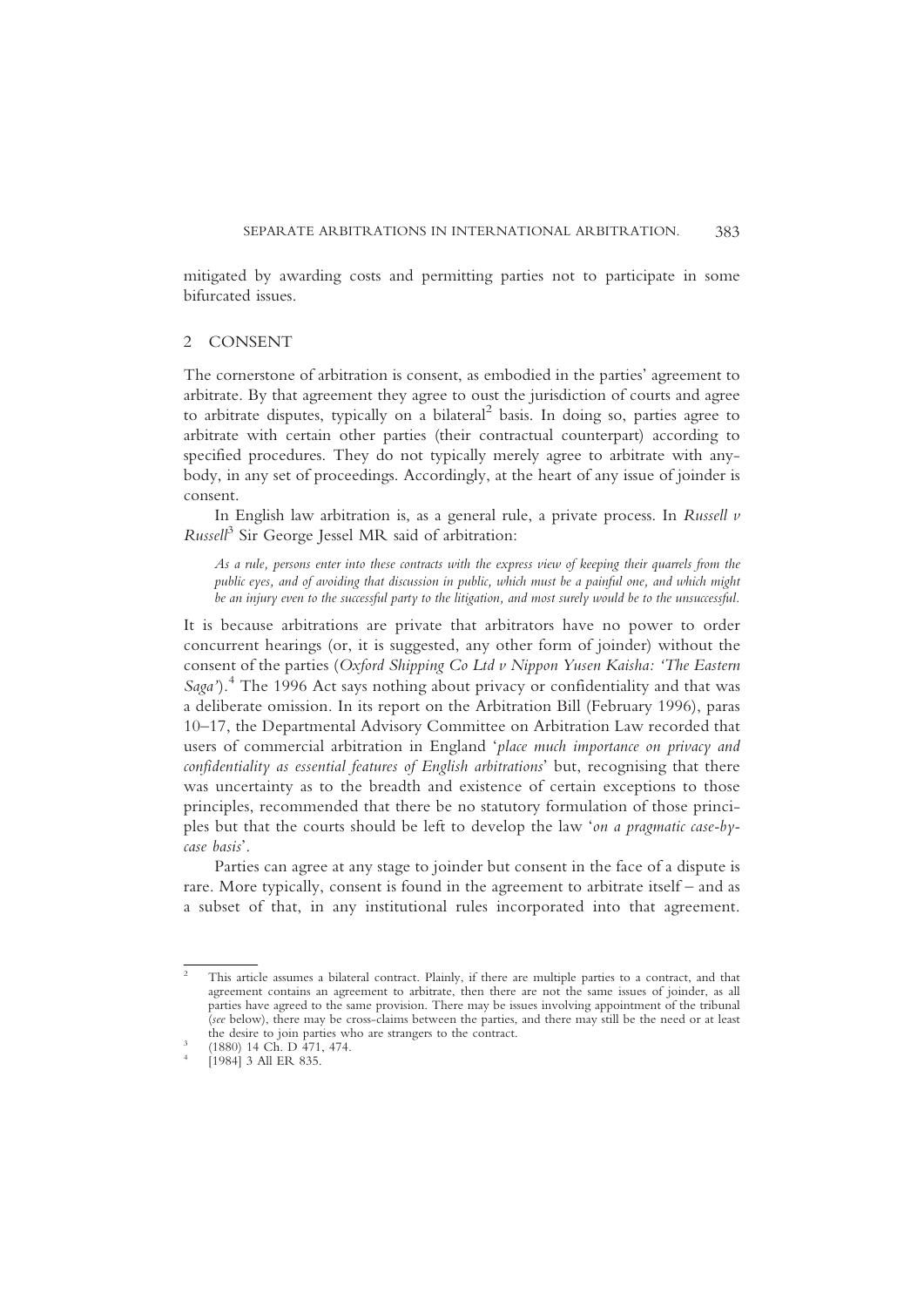Consent might also be found in national laws. The relevant national law will typically be the law of the agreement to arbitrate.<sup>5</sup>

Consent must be from all parties (including those to be joined). In arbitration proceedings between A and B, if B wishes to join C to claim an indemnity or contribution, first B and C must have agreed to arbitrate their disputes, and second, both A and B and B and C must have agreed to arbitrate on the basis that joinder was permissible. If the A/B and the B/C contracts are 'back-to-back' or on a suite of contracts, that latter provision may well be met. Equally, if both contracts provide for arbitration under institutional rules, that may, depending on the institution, be sufficient.

# 3 THE IMPORTANCE OF DEMONSTRABLE CONSENT – THE NEW YORK CONVENTION AND MODEL LAW

Any award in an arbitration where a joinder has occurred and which a recognising or enforcing court considers impermissible could, arguably, be subject to challenge under Article V1(c) of the New York Convention, which provides that an arbitral award may be denied recognition and enforcement if it deals with a matter not falling within the scope of the arbitration agreement.

On the same or similar grounds, the award would be vulnerable to annulment attempts under Article  $34(2)(a)(iii)$  of the UNCITRAL Model Law as it can be argued that the award goes beyond the scope of the arbitration agreement. Accordingly, it would be prudent to refer to the procedural rules of the seat country (and any likely enforcement country) regarding joinder, and to the seat court's precedents and practice in order to determine whether an award after joinder is likely to be vulnerable in all the circumstances.

## 4 CONSENT UNDER INSTITUTIONAL RULES

A full review of all institutional rules is not possible in an article of this nature; rather, certain rules are considered below.

## 4.1 LCIA

The 2020 LCIA Rules permit an application of joinder to be made only by a party to the arbitration under Article 22.1(x).<sup>6</sup> The Rules do not permit an

See generally Enka Insaat Ve Sanayi A.S. (Respondent) v. OOO Insurance Company Chubb [2020] UKSC 38. Article 22.1(x) of the 2020 Rules provides: 'The Arbitral Tribunal shall have the power, upon the application of any party or (save for sub-para.  $(x)$  below) upon its own initiative, but in either case only after giving the parties a reasonable opportunity to state their views and upon such terms (as to costs and otherwise) as the Arbitral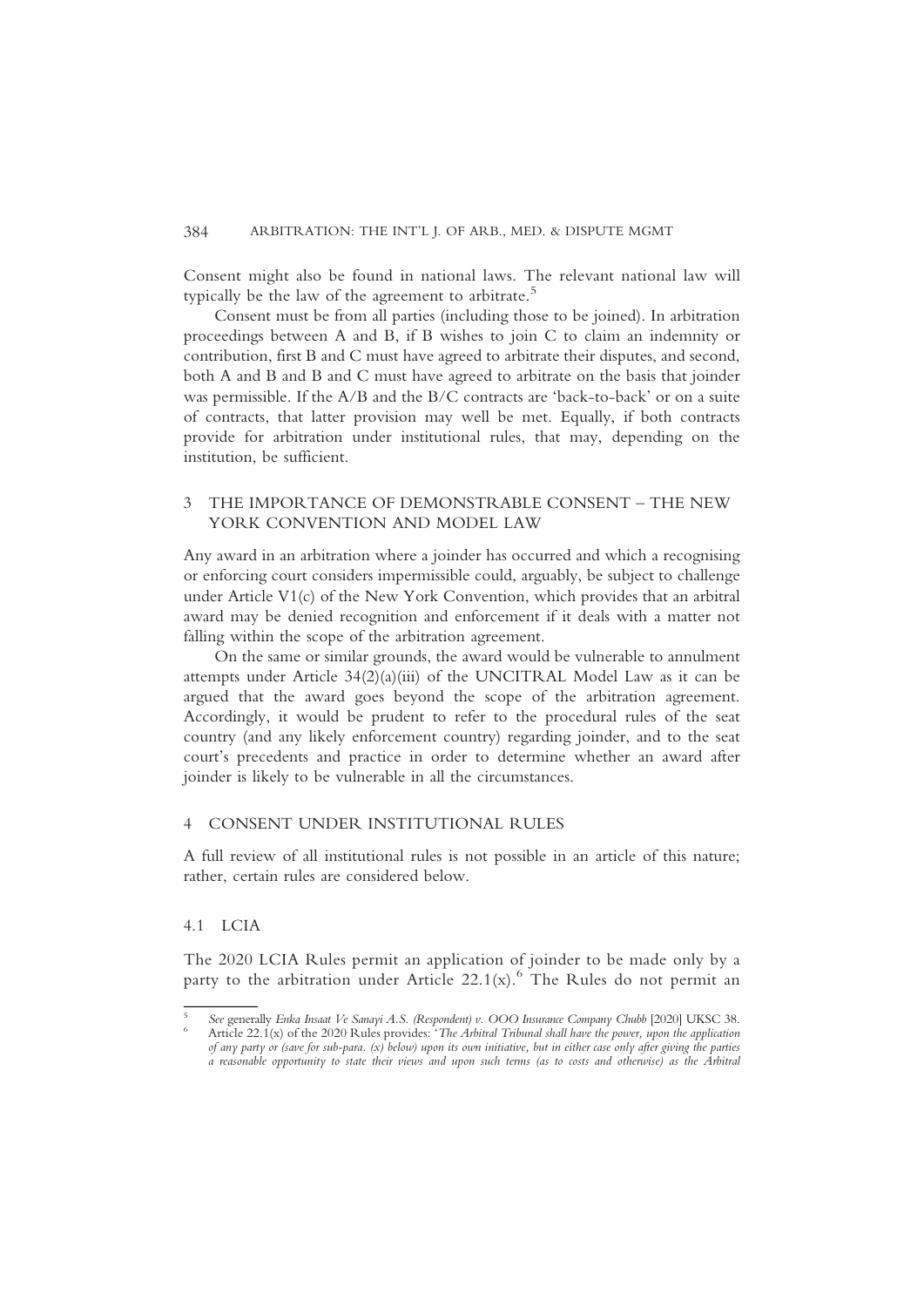intervention by a third person on its own initiative even if the third person is a party to the underlying contract and arbitration agreement. An application does not require the applicant to specify the claim being raised by the applicant party against a third person to be joined. Thus, the applicant party does not have to have a fully formulated claim (although no doubt details or a draft claim will be helpful) against the third person for joinder to be successful.

The Rules do not expressly regulate when the application may be made; they only provide that the tribunal has the power to allow a third person to be joined in the arbitration as a party, which thus excludes the LCIA Court's competence to rule on joinder applications. This does not, of course, mean that the application cannot be made at an early stage (it generally should be) but merely that it will not be decided until after the constitution of the tribunal. It follows that the party to be joined cannot participate in the appointment process.

For joinder, the LCIA Rules require specific consent of the applicant party and the person to be joined. Article  $22.1(x)$  states that the tribunal may allow a third person to be joined in the arbitration 'provided any such third person and the applicant party have consented to such joinder in writing following the Commencement Date or (if earlier) in the Arbitration Agreement'. Unless the party sought to be joined ('C') is a party to the same arbitration agreement as the original parties  $(A<sup>'</sup>$  and  $B<sup>'</sup>$  – and 'B' seeks to join 'C'), then C's consent must be express and after the commencement of the arbitration between A and B. A contract between B and C also subject to LCIA Rules will not be sufficient. A's objections to C's joinder can, in theory, be overruled.

Note that the entity to be joined may well have a fundamental objection in that it is unable to have an equal participation right in appointment.<sup>7</sup>

The new Article 22A enlarges the potential for consolidation. It is permissible in two circumstances: first, and as previously, where all parties to both arbitrations agree; and second, where two arbitrations 'aris[e] out of the same

Tribunal may decide: … (x) to allow one or more third persons to be joined in the arbitration as a party provided any such third person and the applicant party have consented expressly to such joinder in writing following the Commencement Date or (if earlier) in the Arbitration Agreement; and thereafter to make a single final award, or

The person sought to be joined will almost certainly have to waive its right to participate in the appointment of the tribunal. Only parties, not 'persons', participate in the appointment process.

 $\overline{\text{ln}}$  line with this change, Art. 1.2 of the 2020 Rules now allows for composite Requests for Arbitration, which means that parties can commence a single arbitration in respect of disputes under multiple contracts. Notably, while the issuance of a composite Request may be accompanied by a request for consolidation of those disputes, the consolidation will not be automatic. As noted in A v. B [2017] EWHC 3417, composite Requests were previously not permitted under the 2014 LCIA rules. Under the old rules, parties had to issue separate Requests for Arbitration and then seek to have arbitrations consolidated. The amendment in Art.  $1.2$  of the 2020 Rules, which allows for composite Requests for Arbitration, is clearly a practical response to user need and demand.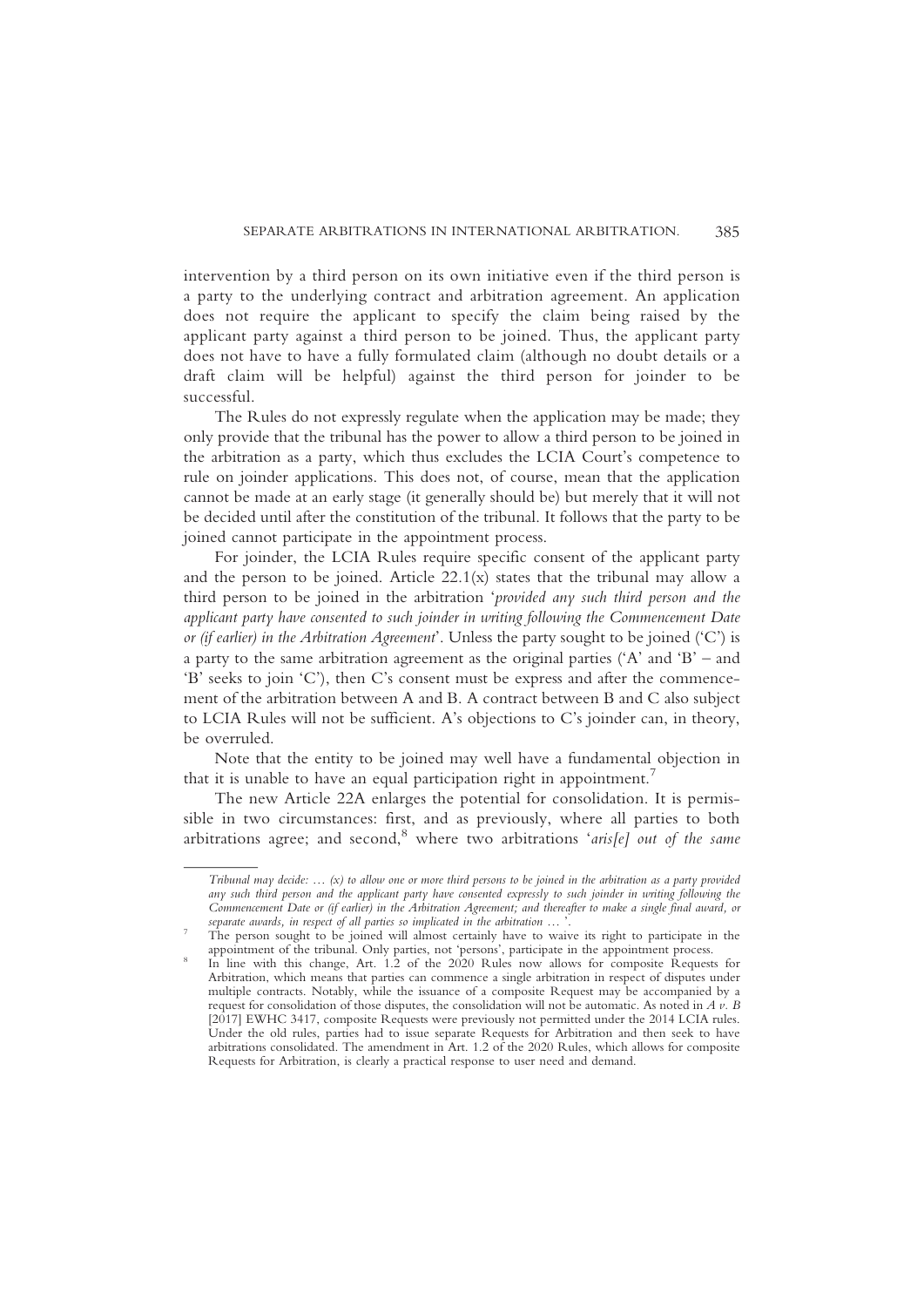transaction or series of related transactions', and provided (a) the LCIA Rules apply, and (b) no tribunal, or the same tribunal, has been appointed. There is also a provision for concurrent hearings of two arbitrations provided (a) the LCIA's Rules apply, (b) the arbitrations are under the same or compatible arbitration agreement(s) and are either between the same disputing parties or arising out of the same transaction or series of related transactions, and (c) the same tribunal has been appointed.

### 4.2 ICC

Under the 2017 ICC Rules, joinder of additional parties was permitted only with the consent of all parties and before the constitution of the arbitral tribunal. Under the 2021 Rules, new Article 7(5) allows a tribunal, once constituted, and upon a party's request, to join a third party even where there is no universal consent.

The provision applies 'subject to the additional party accepting the constitution of the arbitral tribunal and agreeing to the Terms of Reference, where applicable'. When deciding, the arbitral tribunal must also consider 'all relevant circumstances', including (1) whether the arbitral tribunal has prima facie jurisdiction over the additional party, (2) the timing of the request, (3) possible conflicts of interest, and (4) the procedural impact of the joinder. Further, under new Article 7(5), 'any decision to join an additional party is without prejudice to the arbitral tribunal's decision as to its jurisdiction with respect to that party'. Accordingly, despite satisfying the prima facie jurisdiction test, a successful joinder application may be subject to further jurisdictional challenges before the arbitral tribunal, including from the joined party.

Under Article 10(b) of the 2017 Rules, the Court may allow consolidation of two or more arbitrations pending under the ICC Rules where 'all the claims are made under the same arbitration agreement'. This wording left open the question as to whether the term 'same arbitration agreement' encompassed identical arbitration agreements contained in different contracts. The revision clarifies that the Court may order the consolidation where 'all of the claims in the arbitrations are made under the same arbitration agreement or agreements' (emphasis added).

In a similar fashion, revised Article 10(c) now allows the Court to order consolidation when 'the claims in the arbitrations are not made under the same arbitration agreement or agreements, but the arbitrations are between the same parties, the disputes in the arbitrations arise in connection with the same legal relationship, and the Court finds the arbitration agreements to be compatible'.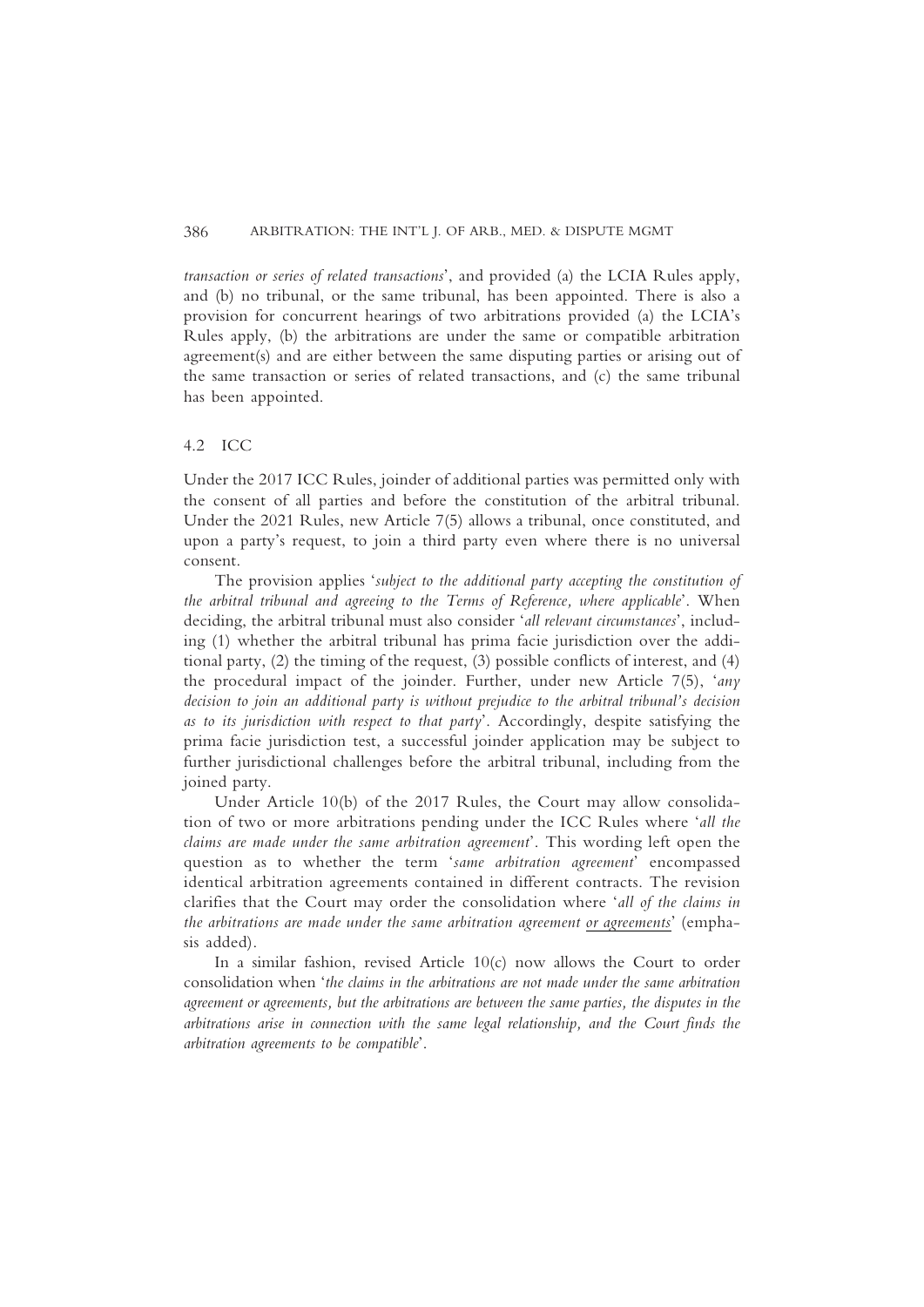With this update, the 2021 Rules adopt a more liberal approach to consolidation, with the compatibility of the relevant arbitration agreements becoming even more important.

Where joinder takes place prior to the confirmation of any arbitrator, the new party may participate in the normal multi-party nomination procedures under the Rules. Article 12.7 specifically so provides, stating that the additional party may nominate an arbitrator jointly with the other party of the side to which it has joined. If a joint nomination by each 'side' is not possible, Article 12.8 provides that the ICC Court may appoint the entire tribunal.

For joinder after the confirmation of any arbitrator, the ICC Rules require the unanimous consent of all the parties under Article 7.1. Joinder at this stage inevitably involves equal participation issues.

Given these factual possibilities, the unanimous consent requirement under Article 7.1 seems to be a necessary procedural device to eliminate the equal participation issues arising from the right of nomination, and ultimately to prevent all parties, including the additional party, from subsequently raising issues based on their equal nomination rights.

## 4.3 SWISS RULES

The Swiss Rules contain a broad provision regarding joinder/intervention. In effect, Article 4(2) of the Swiss Rules grants the tribunal a wide discretion, 'after consulting with all parties, including the person or persons to be joined, taking into account all relevant circumstances', to order joinder or intervention of a third person into an existing arbitration. A compulsory joinder of a third party under this provision raises issues with regard to consent: one or more of the parties will probably not have agreed to arbitrate with the other parties to the arbitration, except by virtue of its general acceptance of the Swiss Rules. If challenged, this may give rise to difficulties.

As to consolidation, the administering institution may refer a new case to a tribunal previously constituted for existing arbitral proceedings under the Swiss Rules. The parties are deemed to have given their consent to consolidation in advance by submitting the dispute to the Swiss Rules. While the Swiss Chambers' Arbitration Institution has considerable discretion when deciding whether to consolidate proceedings, it is obliged to consider (a) the relationship between the two cases, and (b) the progress already made in the existing proceedings. Article 4 (1) of the Swiss Rules provides that the parties to a 'new' arbitration shall be deemed to have waived their right to participate in the selection of the arbitral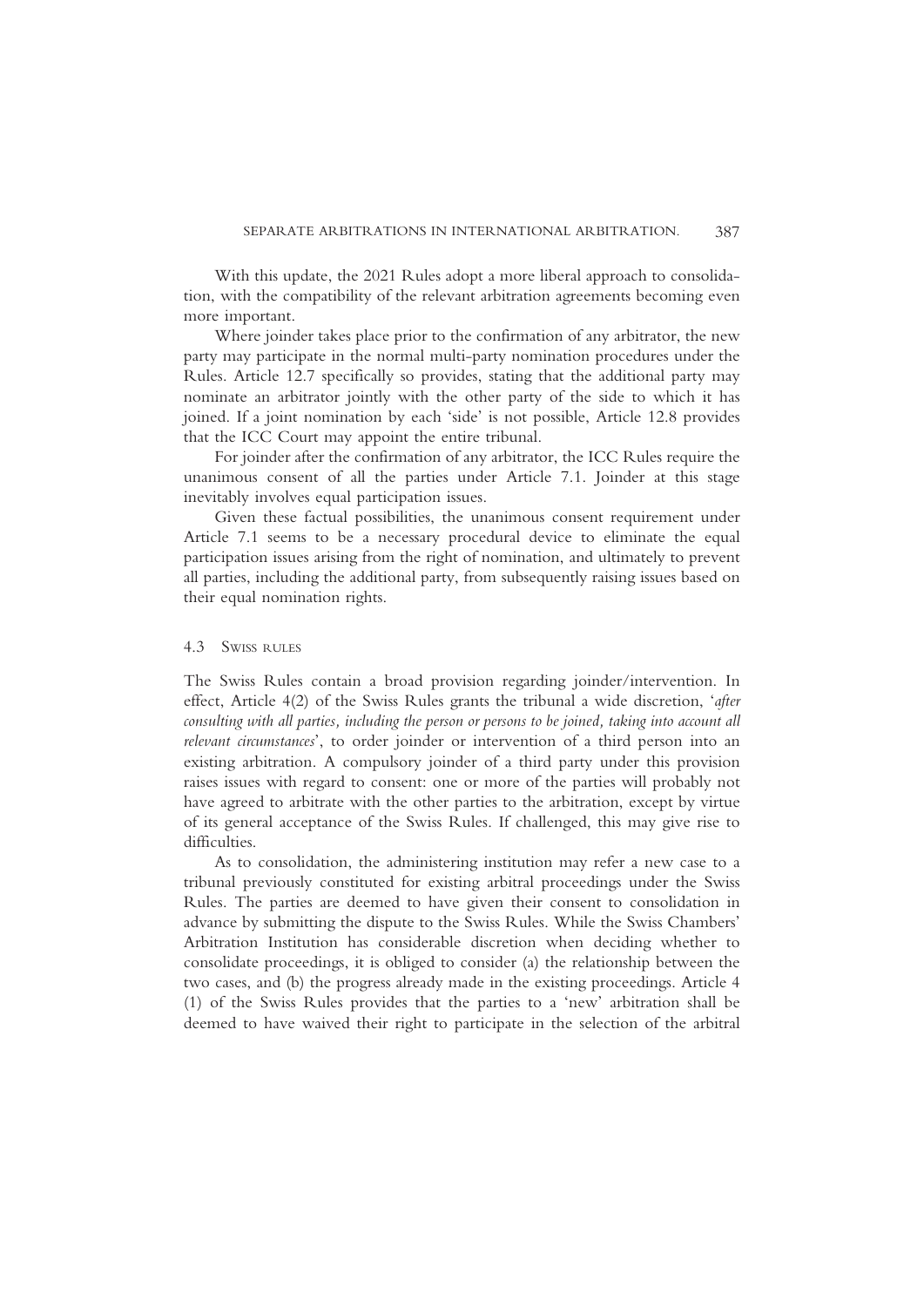tribunal (and will thus be required to accept the tribunal in the 'first' arbitration, into which their arbitration is consolidated).

# 4.4 SIAC

Under an earlier edition of the SIAC Rules, only existing parties to the arbitration could apply for the joinder of non-parties. The SIAC Rules 2016 now allow both parties and non-parties to apply for joinder. They also allow the joinder application to be made either prior to or after the constitution of the tribunal. Under the previous edition, joinder applications could only be made after the constitution of the tribunal. This allows a joinder of parties to be managed more efficiently.

The criteria for joinder have also been expanded in the SIAC Rules 2016. Under the previous edition, the party to be joined must be a party to the arbitration agreement, whereas under the SIAC Rules 2016 the party to be joined only needs to be 'prima facie bound by the arbitration agreement'.<sup>9</sup> This clearly extends the availability of joinder. The SIAC Rules 2016 make it clear that any decision of the SIAC Court or the tribunal to grant a joinder application would not prejudice the tribunal's power to subsequently decide any question as to its jurisdiction arising from such decision.

Further, the SIAC Court's decision to reject an application for joinder would not prejudice any party's or non-party's right to subsequently apply to the tribunal for joinder after it has been constituted. This means that a party or non-party has two bites at the cherry in seeking joinder.

The parties' confidentiality obligation has also been modified in the SIAC Rules 2016 to allow for disclosure to third parties for the purpose of the joinder application.<sup>10</sup>

The SIAC Rules 2016 introduce consolidation of arbitrations and largely follow the regimes under other major arbitral institutions. Notably, however, the SIAC Rules 2016 go further by introducing both the usual procedure for the commencement of arbitration for disputes arising out of or in connection with multiple contracts and arbitration agreements, as well as a streamlined one:

- Usual procedure: a claimant files multiple Notices of Arbitration, one for each arbitration agreement, and concurrently submits an application for consolidation; or
- Streamlined procedure: a claimant only needs to file a single Notice of Arbitration for all the relevant arbitration agreements, in which case the claimant would be deemed to have commenced

<sup>9</sup> Rule 7.8a – alternatively, all parties (including the party to be joined) can consent. <sup>10</sup> Rule 39.2ff.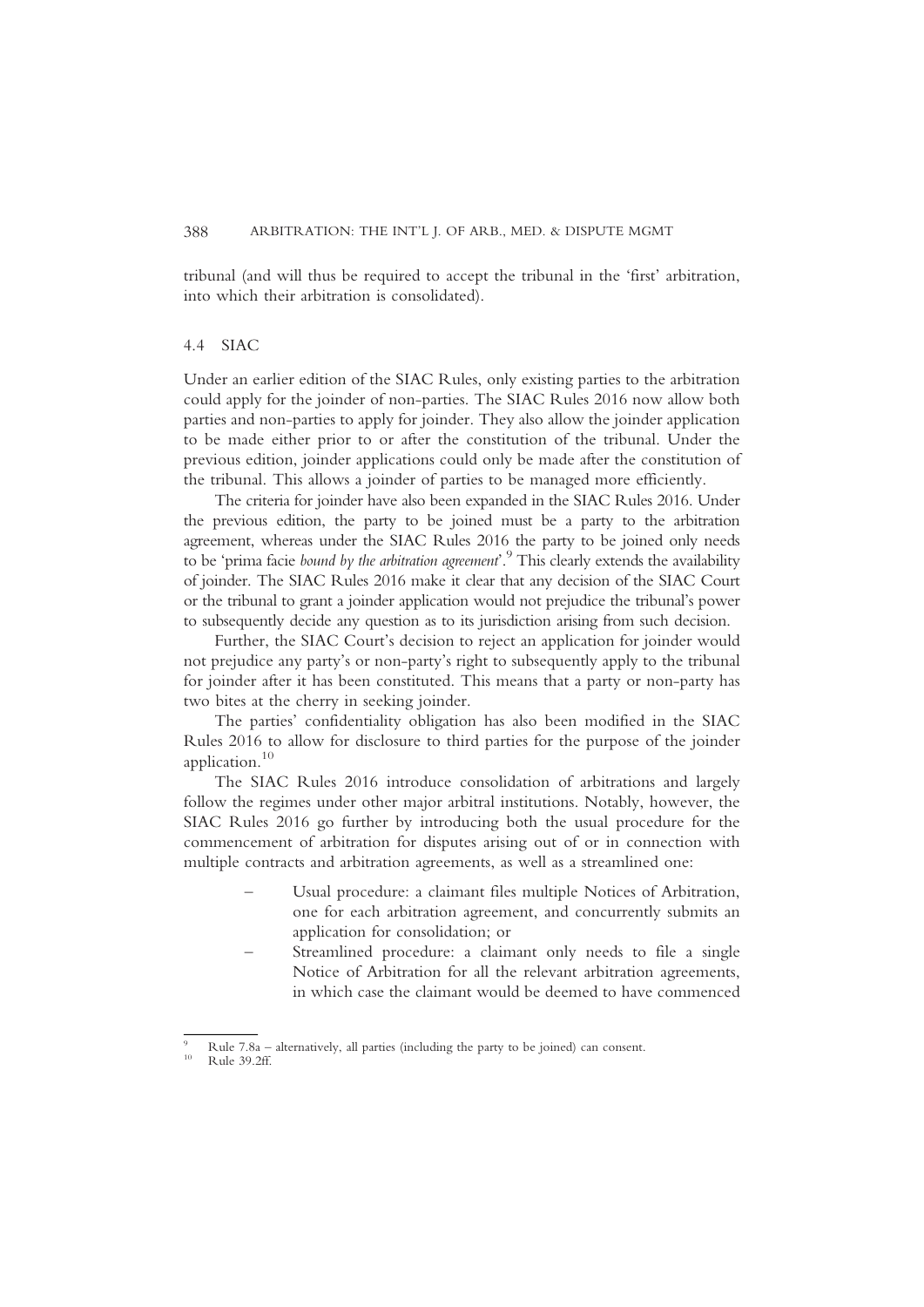multiple arbitrations, one for each arbitration agreement, and the Notice of Arbitration itself would be deemed to be an application for consolidation.

As with the rules of other major arbitral institutions, a party may apply for consolidation prior to or after the constitution of the tribunal. Where the application for consolidation is made prior to the constitution of the tribunal, any one of the following criteria must be satisfied for consolidation by the SIAC Court:

- all parties have agreed to the consolidation;
- all the claims in the arbitrations are made under the same arbitration agreement; or
- the arbitration agreements are compatible, and:
- 1. the disputes arise out of the same legal relationship(s);
- 2. the disputes arise out of contracts consisting of a principal contract and its ancillary contract(s); or
- 3. the disputes arise out of the same transaction or series of transactions.

The same criteria apply for consolidation by a tribunal, with an additional requirement for criteria (2) and (3), that is, that either the same tribunal has been constituted in each of the arbitrations to be consolidated, or that no tribunal has been constituted in the other arbitration(s). If a different tribunal is already constituted in the other arbitration(s), consolidation is no longer an option unless all parties have agreed to the consolidation, in which case the SIAC Rules 2016 are silent on whether the tribunal constituted first should take precedence, and hence agreement on consolidation would also need agreement on the tribunal.

The parties' confidentiality obligation has also been modified in the SIAC Rules 2016 to allow for disclosure to third parties for the purpose of the consolidation application.

## 5 CONSENT UNDER LAWS

There is little authority on the question of what law governs issues of consolidation, intervention and joinder in international arbitration. In principle, the law governing the parties' arbitration agreement $11$  may govern at least some issues of joinder.

<sup>&</sup>lt;sup>11</sup> As to which see generally Enka Insaat Ve Sanayi A.S. (Respondent) v OOO Insurance Company Chubb [2020] UKSC 38.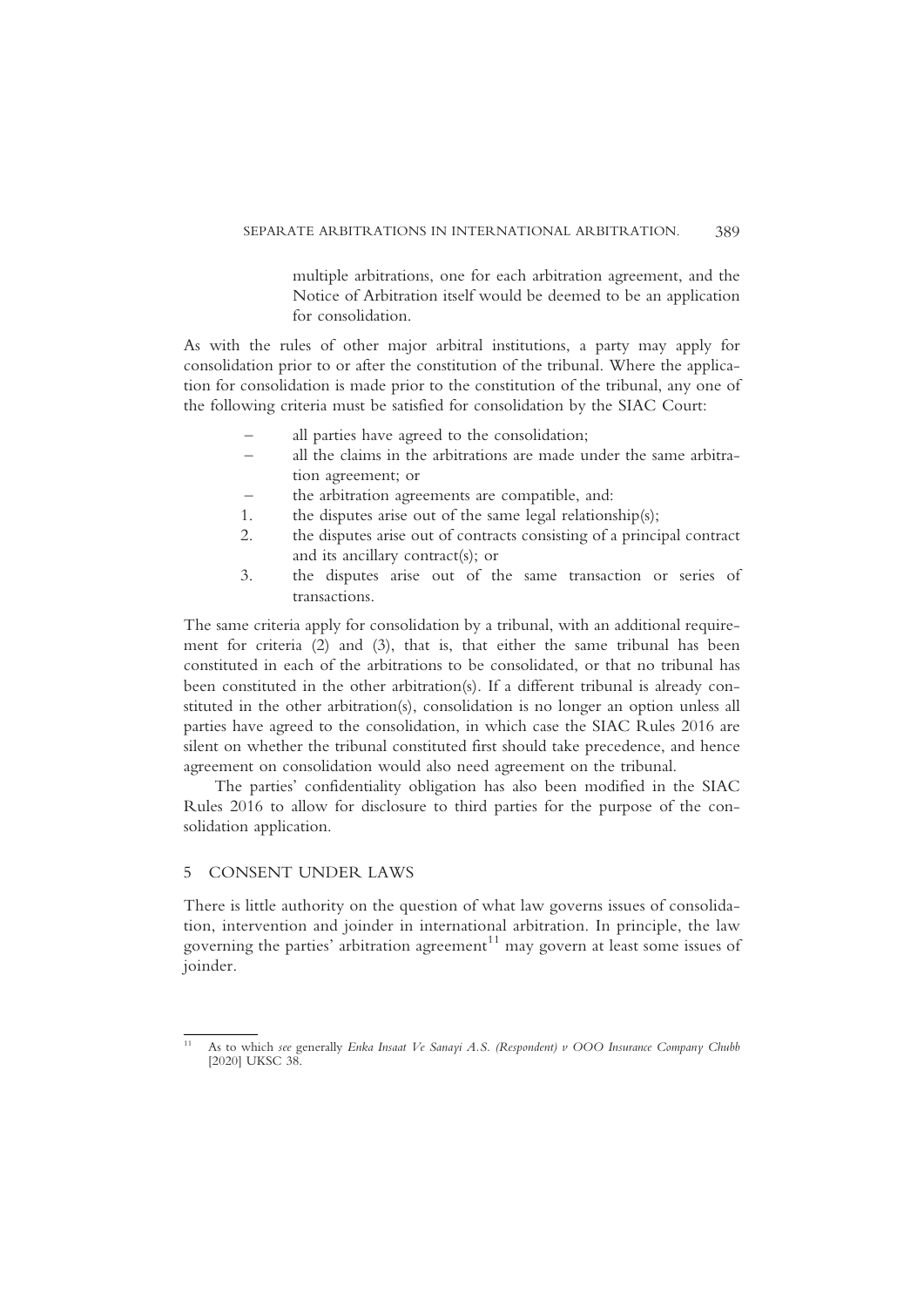#### 390 ARBITRATION: THE INT'L J. OF ARB., MED. & DISPUTE MGMT

Discussing the effect of arbitration agreements on non-signatories, in Dallah Real Estate & Tourism Holdings Co v. Pakistan<sup>12</sup> Lord Collins said: 'Arbitration is a consensual process, and in each type of case the result will depend on a combination of (a) the applicable law; (b) the legal principle which that law uses to supply the answer (which may include agency, alter ego, estoppel, third-party beneficiary); and (c) the facts of the individual case'. The question is: What is the applicable law?

English conflict of laws necessitates an enquiry. Burton J put the issue in this way in Egiazaryan v OJSC OEK Finance<sup>13</sup>:

At English law there will be many occasions when parties who were not signatories of an arbitration agreement are entitled or bound to be parties to the arbitration: in circumstances such as agency (including cases of undisclosed principal and apparent authority), lifting the corporate veil, assignment, and other scenarios such as universal succession or merger, which may be applicable in other systems of law. English law is the necessary starting point, but where the question to be properly characterised (see Mance LJ in Raiffeisen Zentralbank Österreich AG v Five Star Trading LLC [2001] CLC 843; [2001] QB 825 at paragraph 27) is not who is or was party to the arbitration agreement but whether there is jurisdiction over a non-signatory to the arbitration agreement, then English conflicts rules will or may address another system of law.

The proper approach is to decide what system of law should be applied to the issue (lex causae). That involves a three-stage process:

- characterise the relevant issue;
- select the rule of conflict of laws which lays down a connecting factor for that issue; and
- identify the system of law which is tied by that connecting factor to that issue.<sup>14</sup>

However, as Auld LJ said in McMillan:

The proper approach is to look beyond the formulation of the claim and to identify according to the lex fori the true issue or issues thrown up by the claim and the defence.<sup>15</sup>

Further, as Mance LJ said in Raiffeisen:

The overall aim is to identify the most appropriate law to govern a particular issue. The classes or categories of issue which the law recognises at the first stage are man-made, not natural. They have no inherent value, beyond their purpose in assisting to select the most appropriate law. A mechanistic application, without regard to the consequences, would conflict with the purpose for which they were conceived. They may require redefinition or modification, or new categories may have to be recognised.

<sup>&</sup>lt;sup>12</sup> [2011] 1 AC 763.<br><sup>13</sup> [2015] EWHC 3532 (Comm), at 17.<br><sup>14</sup> McMillan Inc v. Bishopsgate Investment Trust [1996] 1 WLR 387, pp391 – 392, and Raiffeisen Zentralbank v. An Feng Steel [2001] CLC 843 para. 27.<br><sup>15</sup> At 407.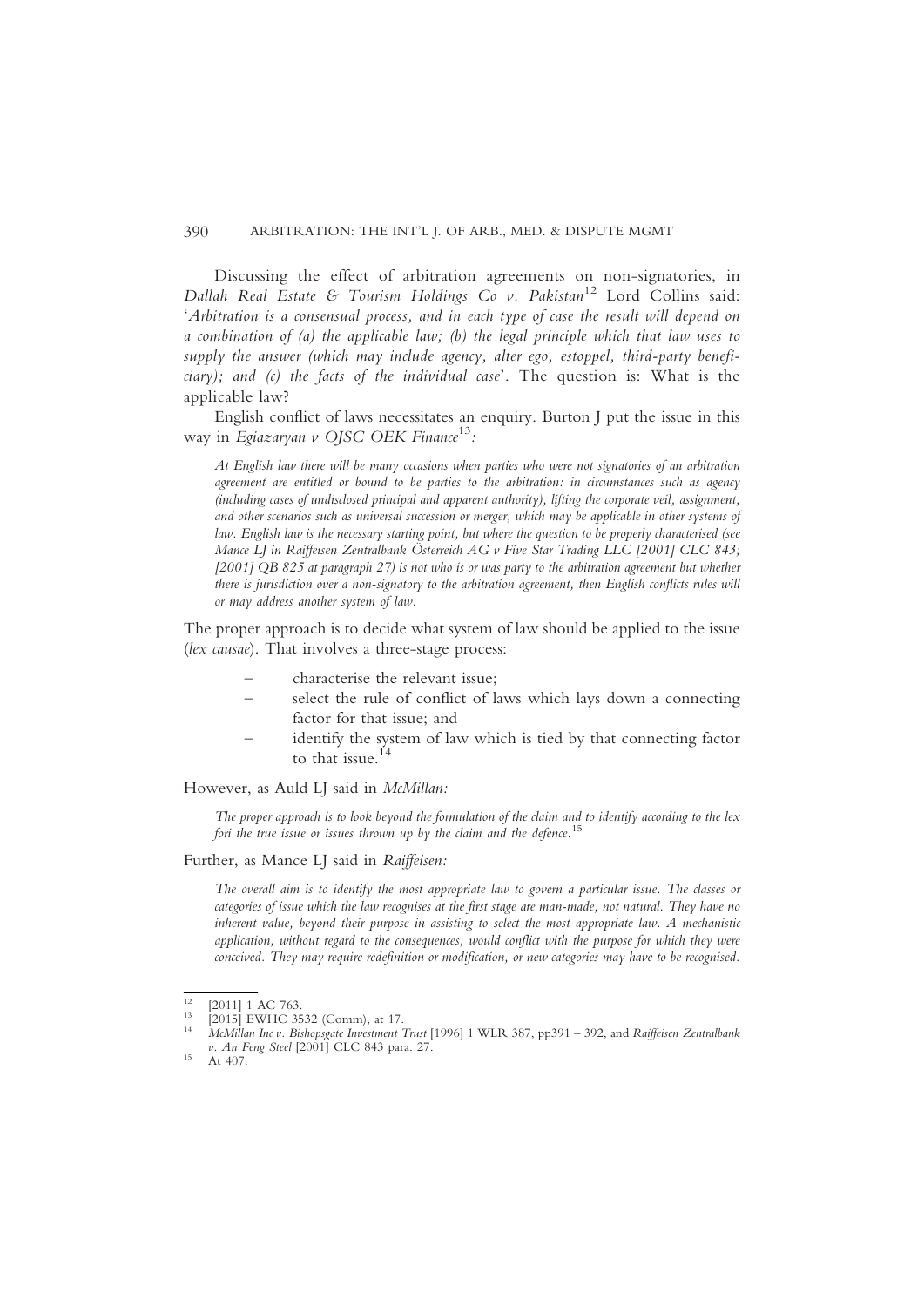Thus, the law of the agreement to arbitrate is not necessarily determinative of all issues such as whether one party was properly the agent of another and whether a merger under foreign law entitled or obliged a party to arbitrate.<sup>16</sup> If the question is who are parties to the agreement to arbitrate on its proper construction, then the law of the agreement to arbitrate will govern. Conversely, if the question involves other issues, then other laws may apply. For example, if there are questions over alter ego, that may well invoke the laws of the place where the companies were incorporated, and questions over estoppel may involve the laws of the place where the relevant acts said to give rise to the estoppel took place.

Applying the law so determined to questions of joinder is consistent with the quasi-procedural character of these issues, as well as with the almost uniform tendency of national arbitration legislation (when it addresses issues of joinder) to be limited to locally seated or domestic arbitrations.

In many states, arbitration legislation does not deal expressly with issues of joinder. That is certainly true under the UNCITRAL Model Law.<sup>17</sup> In the absence of specific statutory provisions, joinder is generally subject to the Model Law's basic requirement that arbitration agreements be recognized and enforced in accordance with the parties' intentions. That is, joinder should be permissible – as an element of the parties' agreement to arbitrate – where that is what the parties have agreed, but not otherwise.

In adopting the Model Law, some states have incorporated amendments addressing the subject of consolidation, generally providing either courts or arbitral tribunals with the power (where the parties have so agreed) to consolidate arbitrations. These statutory provisions vary, with a few providing the arbitral tribunal,  $^{18}$ but many providing local courts,  $19$  with the power to order consolidation, in

 $^{16}$  Egiazaryan, at 18.<br><sup>17</sup> The Model Law's drafters considered but rejected proposals to address these subjects, both in the original 1985 version of the Law and in the 2006 revisions.

original 1985 version of the Law and in the 2006 revisions. <sup>18</sup> See e.g., Irish Arbitration Act, 2010, §16 ('The arbitral tribunal shall not order the consolidation of proceedings or concurrent hearings unless the parties agree to the making of such an order'.); Scottish Arbitration Act, 2010, Sch. 1, Rule 40; Singapore Arbitration Act, 2012, §26(2) (in relation to domestic arbitrations: 'Unless the parties agree to confer such power on the arbitral tribunal, the tribunal has no power to order consolidation of arbitration proceedings or concurrent hearings'.); Australian International Arbitration Act, 2011, §24; Malaysian Arbitration Act, §40(2) (if 'the parties agree to confer such power on the arbitral tribunal'); Peruvian Arbitration Law, §39(4) ('Unless otherwise agreed, the arbitral tribunal cannot order the consolidation of two or more arbitrations or

arrange to conduct joint hearings'.).<br>
See e.g., Netherlands Code of Civil Procedure, Art. 1046; Alberta International Commercial Arbitration Act, §8; British Columbia International Commercial Arbitration Act, §§27(2), (3); Manitoba International Commercial Arbitration Act, §8; New Brunswick International Commercial Arbitration Act, §8(1); Newfoundland and Labrador International Commercial Arbitration Act, §9; Ontario International Commercial Arbitration Act, §7; Nova Scotia International Commercial Arbitration Act, §9; Prince Edward Island Commercial Arbitration Act, §8; Saskatchewan International Commercial Arbitration Act, §7; Hong Kong Arbitration Ordinance, 2013, Sch. 2,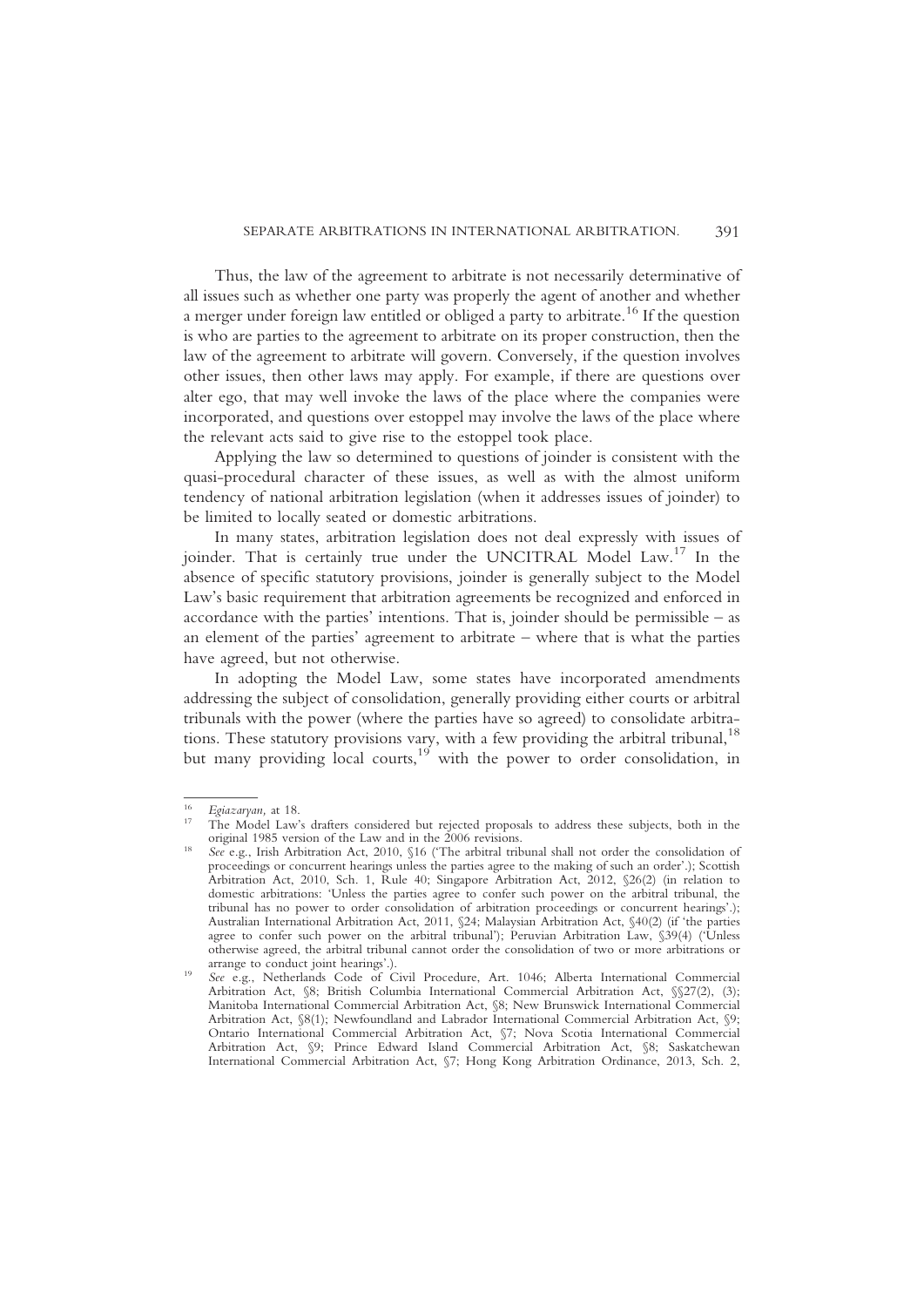specified circumstances. Additionally, some statutory provisions limit the power of consolidation to arbitrations pending before the same tribunal<sup>20</sup> or to arbitrations pending between the same parties.<sup>21</sup>

The essential condition for joinder under virtually all of these statutes is the parties' consent. For example, the British Columbia International Commercial Arbitration Act provides for consolidation of arbitral proceedings by a local court:

if the parties to two or more arbitration agreements have agreed, in their respective arbitration agreements or otherwise to consolidate the arbitrations arising out of those arbitration agreements.<sup>22</sup>

Virtually all other arbitration legislation, based on the Model Law, that deals with the subject requires the parties' consent to consolidation.<sup>23</sup>

#### 5.1 US FEDERAL ARBITRATION ACT

As with the Model Law, the federal arbitration acts (FAA's) text does not address joinder. In the absence of statutory guidance, lower US courts reached differing results in cases involving requests for court-ordered consolidation of two or more arbitrations, initially permitting consolidation even in the absence of agreement by the parties, while more recently restricting consolidation to cases where the parties' agreement so provides.

Consistent with the approach of US courts in other contexts, the FAA is held to give effect to the parties' procedural autonomy to structure the arbitration as

<sup>§2;</sup> New Zealand Arbitration Act, Sch. 2, Art. 2; Bermuda International Conciliation and Arbitration

Act, §9.<br>20 New Zealand Arbitration Act, Sch. 2, Art. 2(1) (designating procedures for consolidation 'where<br>20 arbitral proceedings all have the same arbitral tribunal').

<sup>&</sup>lt;sup>21</sup> See e.g., Bermuda International Conciliation and Arbitration Act, §9 (providing for consolidation 'in relation to two or more arbitration proceedings in respect of identical parties').<br>
<sup>22</sup> British Columbia International Commercial Arbitration Act, §27(2) (emphasis added).<br>
<sup>23</sup> See e.g., Alberta International Commercial

application of the parties to two or more arbitration proceedings, may order, (a) the arbitration proceedings to be consolidated, on terms it considers just.'); Ontario International Commercial Arbitration Act, §7 (same); Scottish Arbitration Act, 2010, Sch. 1, Rule 40 ('Parties may agree to consolidate the arbitration with another arbitration, or to hold concurrent hearings. But the tribunal may not order such consolidation, or the holding of concurrent hearings, on its own initiative'.); Australian International Arbitration Act, 2011, §24; New Zealand Arbitration Act, §6(2), Sch. 2, Art. 2; Bermuda International Conciliation and Arbitration Act, §9 ('(1) Where in relation to two or more arbitration proceedings in respect of identical parties it appears to the Court – (a) that some common question of law or fact arises in both or all of them, or (b) that the rights to relief claimed therein are in respect of or arise out of the same transaction or series of transactions, or (c) that for some other reason it is desirable to make an order under this section, the Court may order those arbitration proceedings to be consolidated on such terms as it thinks just or may order them to be heard at the same time, or one immediately after another, or may order any of them to be stayed until after determination of any other of them').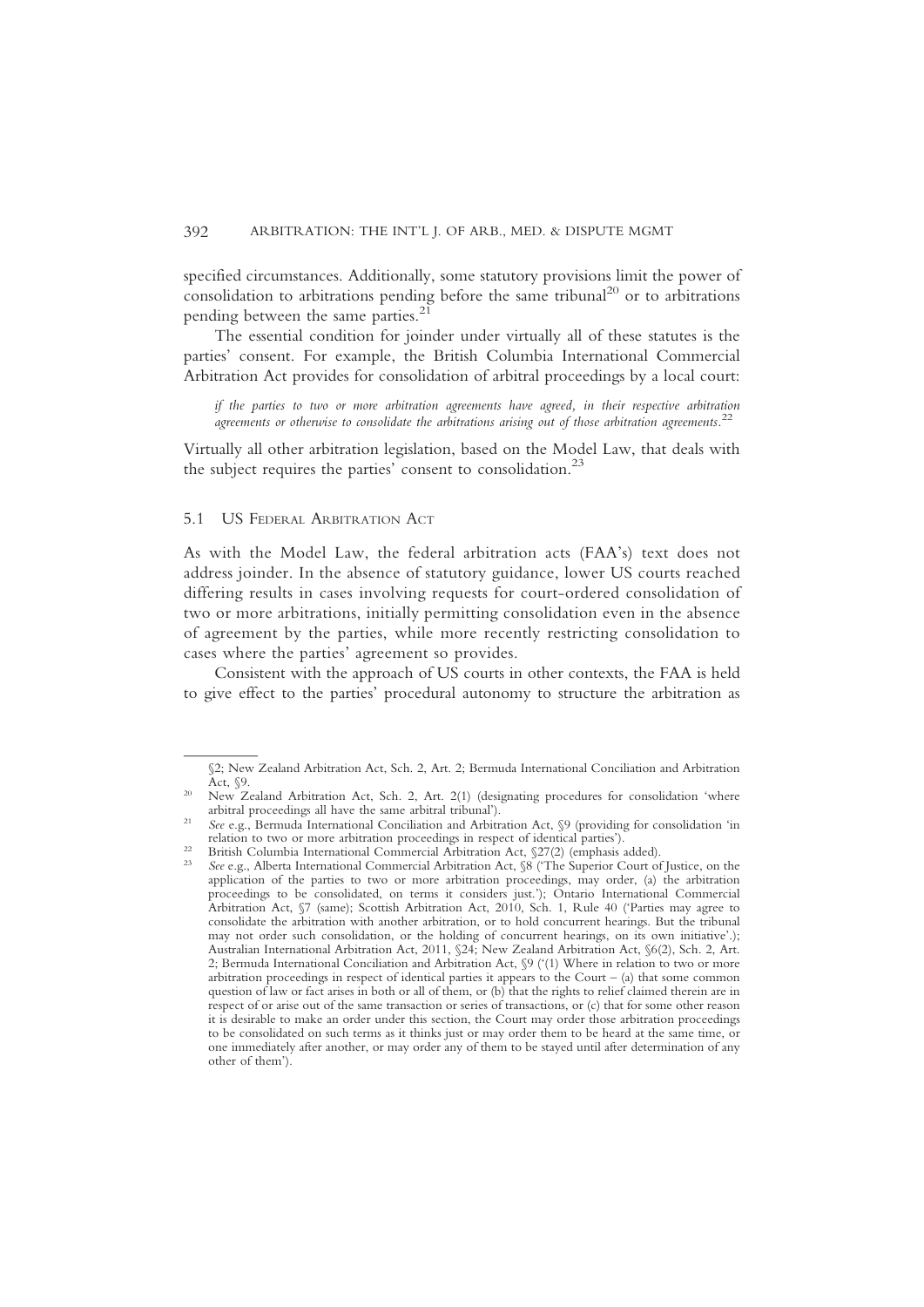they think best. As the Second Circuit declared in Government of the United Kingdom v. Boeing Co:

A court is not permitted to interfere with private arbitration arrangements in order to impose its own view of speed and economy. This is the case even where the result would be the possibly inefficient maintenance of separate proceedings. … If contracting parties wish to have all disputes that arise from the same factual situation arbitrated in a single proceeding, they can simply provide for consolidated arbitration in the arbitration clauses to which they are a party.<sup>24</sup>

The FAA provides that courts (and arbitral tribunals) may not order the consolidation of arbitrations unless this is what the parties have agreed. This general principle was recently recognized, in the context of class arbitration, by the US Supreme Court: 'parties may specify <u>with whom</u> they choose to arbitrate their disputes'.<sup>25</sup>

The weight of US authority categorises issues of consolidation as matters for the tribunal, not US courts, to resolve.

## 5.2 FRENCH LAW

In France, there is no legislative provision addressing the issues raised by multiparty arbitrations. The powers given to French courts to control the conduct of international arbitrations do not include the power to consolidate arbitral proceedings or to order joinder.

Under French law, arbitrators are not permitted to consolidate arbitrations or allow joinder in the absence of agreement by the parties. Absent such consent (express or implied), an order by a tribunal requiring joinder would render any subsequent award vulnerable to challenge as an excess of authority.

## 5.3 ENGLISH LAW

The Arbitration Act 1996 is modified from the UNCITRAL Model Law to include provisions regarding consolidation. Section 35 of the Act provides that 'the parties are free to agree' upon the consolidation of an arbitral proceeding with other arbitral proceedings or that concurrent hearings shall be held, but '[u]nless the parties agree to confer such power on the tribunal, the tribunal has no power to order consolidation of proceedings or concurrent hearings'.

In this respect, English legislation codifies the previous common law position by allowing consolidation, or concurrent hearings, if all parties

<sup>&</sup>lt;sup>24</sup> Gov't of United Kingdom of Great Britain & N. Ireland v. Boeing Co., 998 F.2d 68, 73-74 (2d Cir. 1993) (emphasis added) (quoting Am. Centennial Ins. Co. v. Nat'l Cas. Co., 951 F.2d 107, 108 (6th Cir. 1991))

<sup>&</sup>lt;sup>25</sup> Stolt-Nielsen SA v. Animalfeeds Int'l Corp., 130 S.Ct. 1758, 1774 (US S.Ct. 2010) (emphasis in original).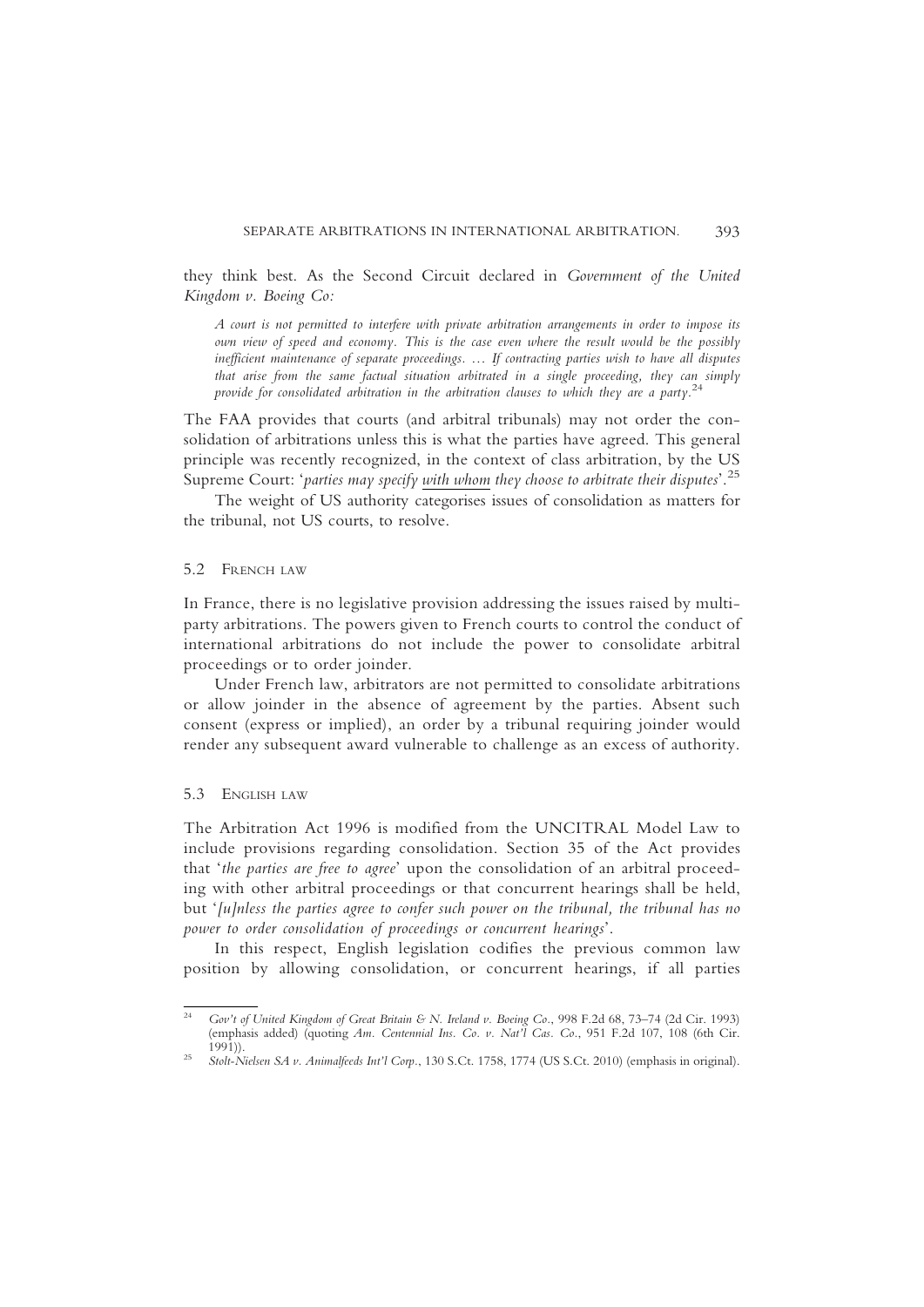agree to this procedure. It is well settled that the incorporation of institutional rules that allow for consolidation is sufficient to constitute such an agreement. The Act does not empower an English court, as distinct from the arbitrators, to order the consolidation of arbitral proceedings.

A final aspect of English law in respect to joinder is that the Act expressly  $\frac{26}{26}$  An assignee may therefore be joined (or substituted).

# 5.4 SWISS LAW

Like French arbitration legislation, the Swiss Law on Private International Law does not expressly address consolidation and joinder/intervention. Swiss commentary concludes that consolidation can only occur when it is agreed to by the parties. The Swiss Federal Tribunal has, in at least one case, required joinder of a third party into a pending arbitration (where the parties' arbitration agreement so provided).

## 6 THE NATURE OF CONSENT

The most common form taken by agreements permitting joinder is an arbitration agreement incorporating institutional rules that provide expressly for such procedural steps. Where these types of express provisions exist, there will be little question regarding the parties' consent, although there may be substantial differences regarding interpretation and application of the provisions.<sup>27</sup> This is illustrated by the decision of the Privy Council in The Bay Hotel and Resort Limited v. Cavalier Construction Co.  $Lt d^{28}$  where the judgment of the Privy Council included the following: 'Such a rule of an arbitral institution may of course, by incorporation, amount to express or implied consent to extension of the arbitrators' jurisdiction [by joinder or consolidation] by their own order'.

There may also be provisions for joinder in the specific wording of an agreement to arbitrate in a particular contract. Provisions of this character are ordinarily found only in substantial, multi-party projects or transactions.

 $26$  S82(2) provides: 'References in this Part to a party to an arbitration agreement include any person claiming under or through a party to the agreement'. This impliedly authorises assignment and hence the assignee may be substituted or joined to proceedings.<br><sup>27</sup> In principle, requirements as to the form of agreement to arbitrate would appear to apply to

agreements regarding joinder. That would require that (e.g.,) the 'writing' requirements of the English Arbitration Act 1996 §5 should be satisfied by such agreements, as material terms of the agreement to arbitrate. There are, however, decisions to the contrary, apparently giving effect to oral

 $28 \quad [2001] \text{ UKPC 34.}$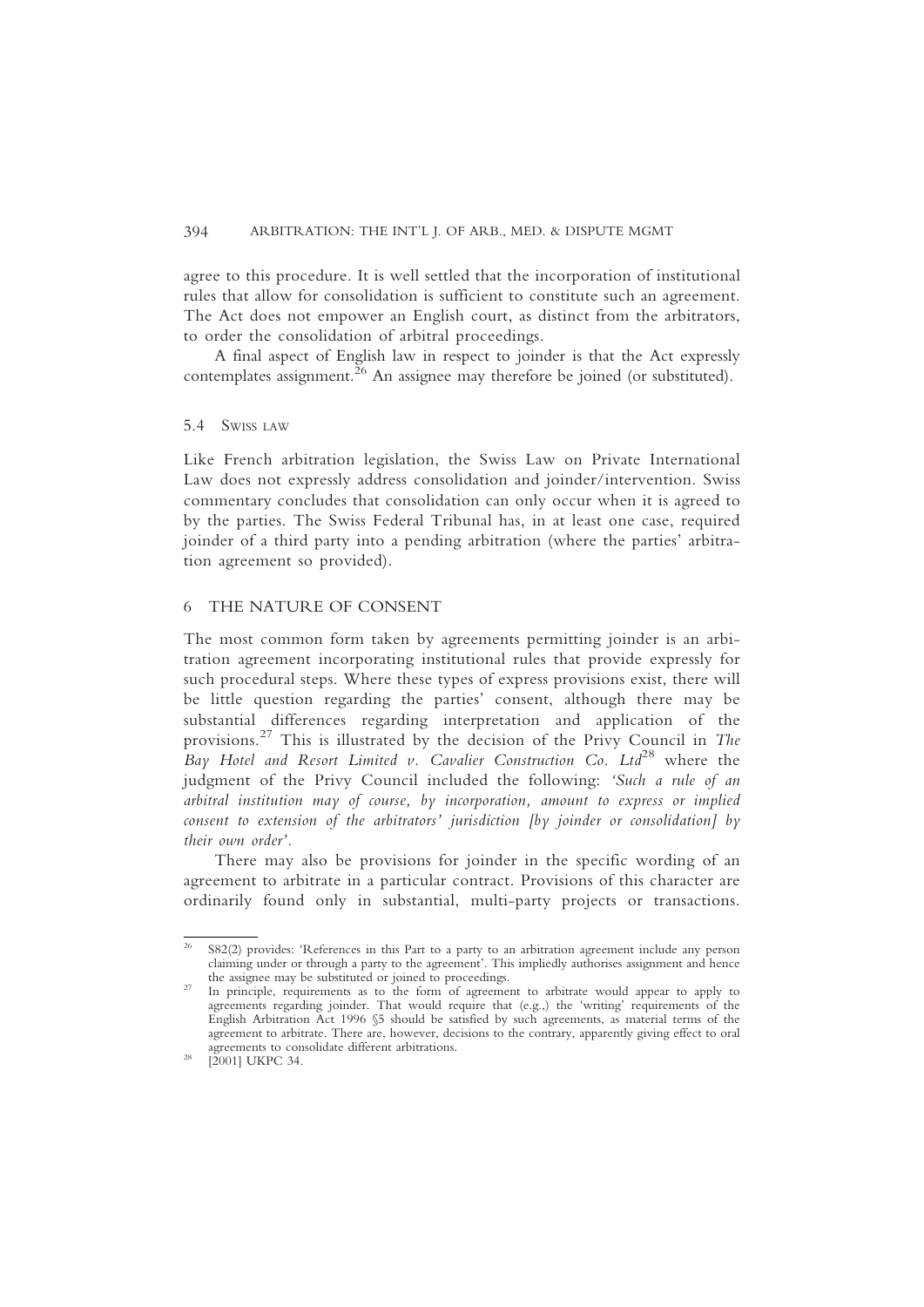These provisions will, of course, only bind the parties to such agreements. This is clear from Lafarge Redland Aggregates Ltd v. Shephard Hill Civil Engineering  $Ltd^{29}$  where Lord Hope said, 'I do not think that there can be such a thing as a tripartite arbitration that does not have as its starting point a tripartite method of conferring jurisdiction on the arbitrator'.

There is no reason, however, why an agreement permitting at least some form of joinder cannot be implied or inferred. Consistent with this, a number of US courts have held that an agreement for consolidation can be implied – where the parties' contract is silent – from contractual provisions and structure, as well as from considerations of efficiency and consistency of results.<sup>30</sup> In one court's words, a court has:

no power to order … consolidation if the parties' contract does not authorize it … [b]ut in deciding whether the contract does authorize it the court may resort to the usual methods of contract interpretation.<sup>31</sup>

More specifically, another lower court held that:

"An agreement to consolidate may be implied by: (1) the language of the arbitration clause; (2) the amendments or addenda to the agreement; (3) the course of dealing between the parties; or (4) incorporation of rules that permit consolidation."  $32$ 

It is difficult to resist these conclusions, particularly given the role of implied or inferred terms in other aspects of the arbitral process.<sup>33</sup>

The role of an implied agreement to consolidate arbitrations or permit joinder of additional parties has particular importance where three (or more) parties agree to the same arbitration agreement contained in the same underlying contract, but do not expressly deal with issues of consolidation and joinder. In these circumstances, there is a substantial argument that the parties have impliedly accepted the possibility of consolidating arbitrations under their multi-party arbitration agreement and/or the joinder of other contracting parties into such arbitrations.

<sup>&</sup>lt;sup>29</sup>  $[2000]$  1 WLR 1621.<br><sup>30</sup> See e.g., Connecticut Gen. Life Ins. Co. v. Sun Life Assur. Co. of Canada, 210 F.3d 771 (7th Cir. 2000) (implied consent to consolidation is possible); Maxum Found., Inc. v. Salus Corp., 817 F.2d 1086, 1087 (4th Cir. 1987) (finding agreement to consolidated arbitration, even absent 'unambiguous' provision to that effect); Anwar v. Fairfield Green Ltd, 728 F.Supp.2d 462, 477 (S.D.N.Y. 2010) (applying 'wellsettled rules of law concerning the construction of contracts'); Coastal Shipping Ltd v. S. Petroleum Tankers Ltd, 812 F.Supp. 396, 402–03 (S.D.N.Y. 1993) (inquiring whether parties' agreement provides for consolidation 'either directly or by implication'). See also Hartford Accident & Indem. Co. v. Swiss Reins. Am. Corp., 246 F.3d 219, 230 (2d Cir. 2001) ('We need not decide, however, whether our precedent prescribes consolidation of similar claims arising between the same parties arising under a series of nearly identical contracts that are silent on the question of consolidation').

<sup>&</sup>lt;sup>31</sup> Conn. Gen. Life Ins. Co. v. Sun Life Assur. Co. of Canada, 210 F.3d 771, 775 (7th Cir. 2000).<br><sup>32</sup> Coastal Shipping Ltd v. S. Petroleum Tankers Ltd, 812 F.Supp. 396, 402 (S.D.N.Y. 1993).<br><sup>33</sup> See generally the discuss

Haliburton Company v. Chubb Bermuda Insurance Ltd [2020] UKSC 48, at 88, 89, 99, 104, 116 and 154.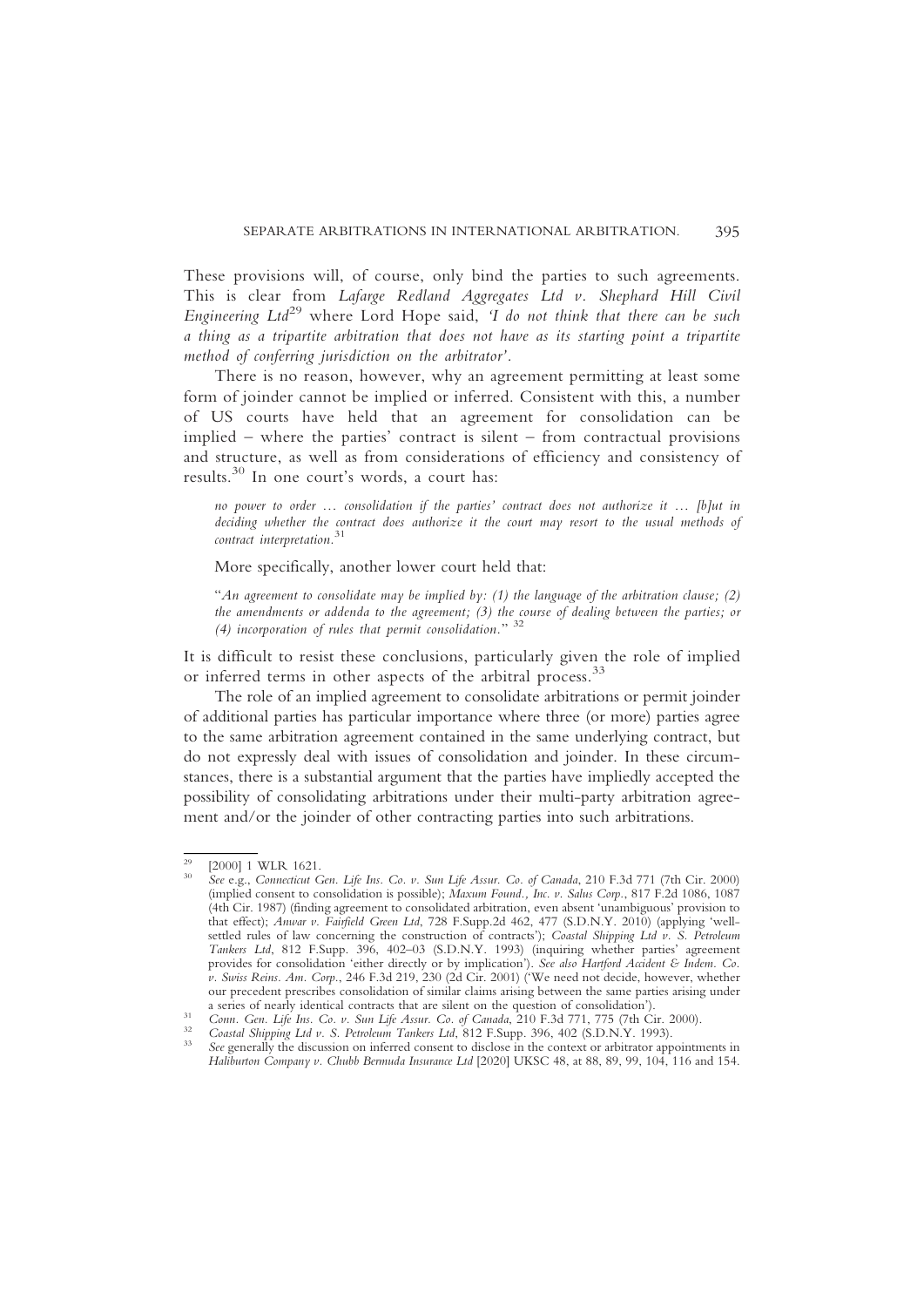#### 396 ARBITRATION: THE INT'L J. OF ARB., MED. & DISPUTE MGMT

Where all the parties have expressly accepted the possibility of arbitration about a particular legal relationship with one another, it is difficult to presume that they meant to require that arbitrations proceed with the involvement of only some, and no other, parties to the arbitration agreement. In particular, expectations of confidentiality or purely bilateral dispute resolution proceedings are very difficult to justify, given the self-evident possibility of multi-party arbitrations involving all the parties to the agreement to arbitrate.

On this theory, the parties' joint acceptance of a single dispute resolution mechanism, to deal with disputes under a single contractual relationship, reflects their agreement on the possibility of a unified proceeding to resolve their disputes, rather than necessarily requiring fragmented proceedings in all cases. This implied agreement would generally neither require, nor forbid, consolidation in all cases, but would instead ordinarily leave the decision whether or not to consolidate two (or more) arbitrations to the tribunal's judgment (taking into account considerations of efficiency, fairness and the like in particular cases).

At a practical level, absent agreement (whether in the agreement or by incorporating institutional rules) permitting consolidation or national arbitration legislation in the arbitral seat providing the basis for court-ordered consolidation, parties may be able to effectively block consolidation by the simple expedient of appointing different arbitrators in each separate arbitral proceeding.

In these circumstances, consolidation would ordinarily require the removal and reappointment of tribunals, a result that is often difficult to implement consensually. Absent all parties' consent, coercive action would be required to remove and replace one or more of the tribunals – a result which most national arbitration legislation would not readily permit.

A more difficult question arises when three (or more) parties agree to parallel and substantially identical arbitration agreements, in related (but different) underlying contracts. Although the issue is complex, I suggest that agreement to identical or substantially similar dispute resolution provisions (meaning the same institutional rules, arbitral seat, substantive law and number of arbitrators) may imply acceptance of a concurrent hearing if not consolidated arbitration with joinder rights as among parties to the relevant arbitration agreements.

There are respectable arguments to the contrary. The parties can be assumed to have impliedly expected that their arbitral proceedings with one another would be confidential and that they would be able to participate in selection of the arbitral tribunal in such proceedings (in accordance with customary international arbitration practice). Nevertheless, where all the parties are involved in the same commercial transaction, with interrelated contractual obligations and performance, it might be argued that their agreement to identical dispute resolution provisions could be interpreted as impliedly accepting joinder by other parties. It could be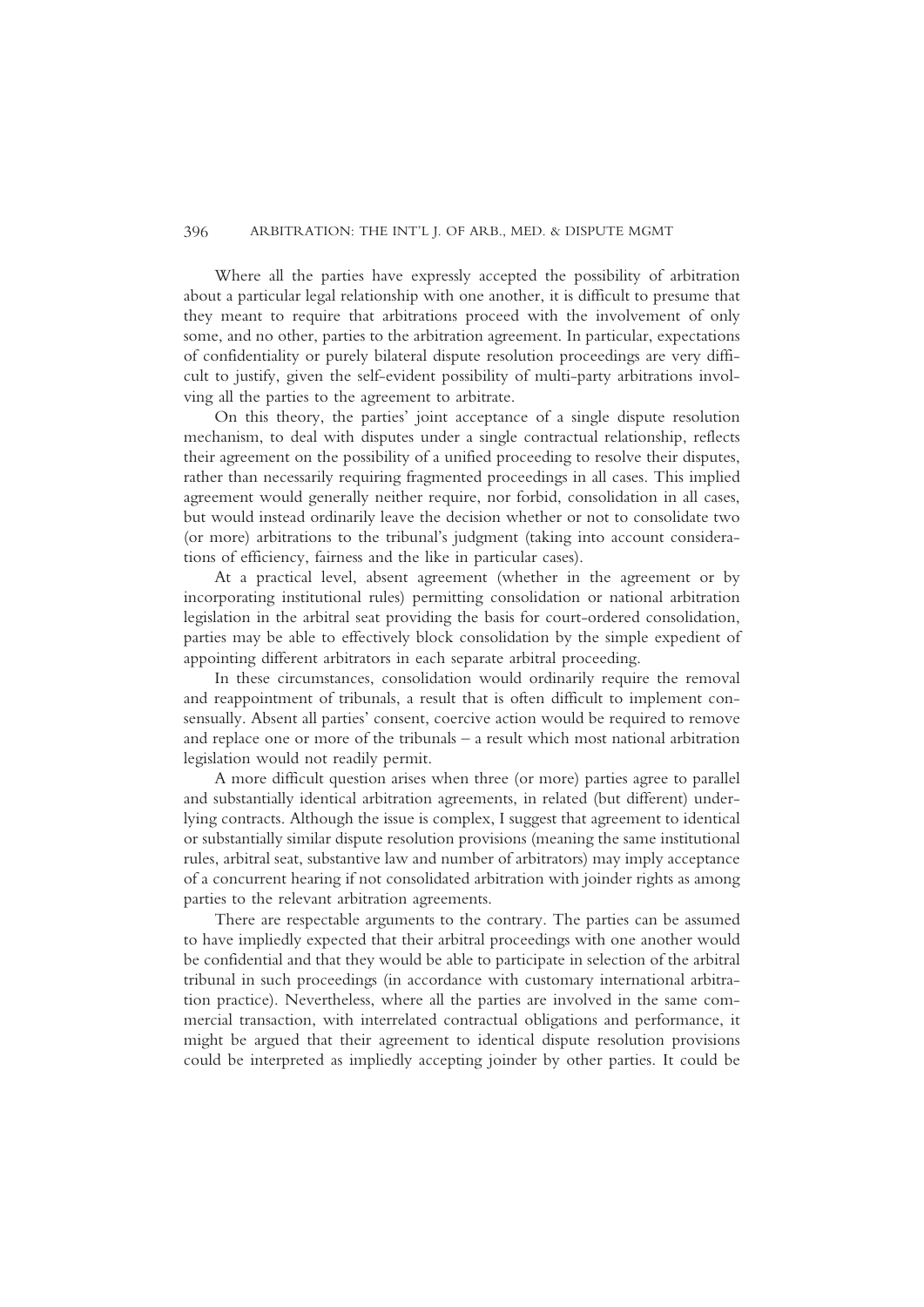argued that such a conclusion is supported by the parties' general obligation to resolve their disputes by arbitration in good faith, which in turn could be interpreted as including cooperation in an efficient dispute resolution process that avoids the risks of inconsistent decisions.

On the other hand, where the parties have entered into contracts containing differing dispute resolution provisions (including different arbitration provisions), then there will generally be little basis for concluding that they impliedly consented to joinder. By selecting different arbitration procedures (e.g., LCIA Rules in one arbitration and SIAC Rules in another), and/or different seats, the parties did not impliedly consent to joinder. Similarly, where the parties have entered into different contracts, some of which contain no dispute resolution provision, it is very difficult to imply any agreement to joinder in relation to disputes under the various contracts.

These difficulties are illustrated by Lafarge Redland Aggregates Ltd v. Shephard Hill Civil Engineering Ltd.<sup>34</sup> In that case disputes arose under contracts to which P was the principal contractor and S was the subcontractor. The subcontract provided that S could seek arbitration which should be conducted 'jointly with the dispute under the main contract' if the disputes touched upon both contracts. The House of Lords held that, as S had requested arbitration, P was under an obligation to commence it within a reasonable time; and as P was in breach of that obligation, S was entitled to move to arbitration with P independently of the main contract arbitration with the employer: E.

The rationale was that S was powerless in relation to the arbitration of the disputes between P and E and that:

The purpose of clause in the subcontract is to enable the contractor  $[P]$  to avoid the risk of inconsistent findings as a result of the use of the independent dispute resolution machinery provided for in each contract. The draftsman must have had in the forefront of his mind the fact that the dispute resolution machinery provided for in each contract was binding only on the parties to that contract. These considerations suggest strongly that the clause should be read in such a way that it is capable of being operated without the employer's agreement.

A further consideration supports this view. That is the position of the arbitrator. … He derives his authority to pronounce decisions which bind the parties to the arbitration purely and solely from the agreement by virtue of which he has been appointed. … He has no jurisdiction of any kind over any other party, as the entire procedure on which he is engaged depends upon contract. … Accordingly when [the subcontract] refers to the dispute under the subcontract being dealt with 'jointly with the dispute under the main contract ... ' it must be taken to have in view the fact that [it] envisages, ..., is an arbitration in which the arbitrator derives his authority to issue a binding award solely from the contract which the contractor and the employer have entered into. No provision is made in [the subcontract] for securing the appointment of an arbitrator in which all three parties have participated either by agreeing to his appointment as their arbitrator or by agreeing to the machinery by which he

<sup>34</sup> (2000) 1 WLR 1621 supra n. 29.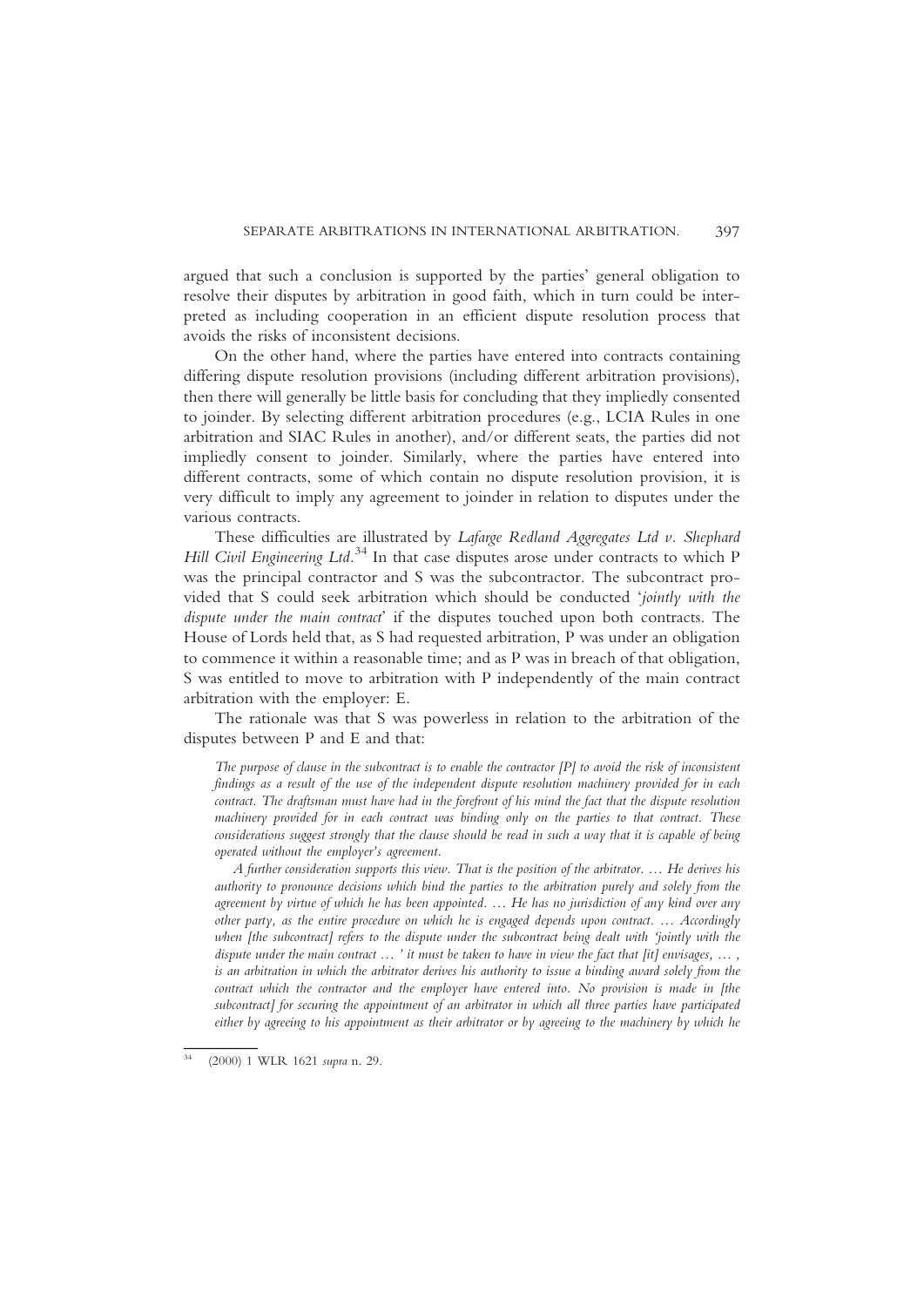#### 398 ARBITRATION: THE INT'L J. OF ARB., MED. & DISPUTE MGMT

has been appointed. Indeed, the person who is to act as arbitrator … may already have been agreed or appointed before the contractor gives notice.<sup>35</sup>

Thus, the provision for the two arbitrations to be dealt with 'jointly' did not enable tripartite arbitration in the sense that all parties would have equal rights and powers. In order to make the procedure workable any arbitration would take place by way of concurrent hearings.

If an agency, alter ego, or similar relationship permits treating a non-signatory as party to the arbitration agreement in one contract, then there will be arguable grounds for permitting or ordering joinder. That is because all 'parties' (including non-signatories) have agreed to the same arbitration agreement. Absent such circumstances, however, the parties who are sought to be joined will not even be party to the arbitration agreement, much less able to require (or to be the subject of an order for) joinder or consolidation in relation to arbitral proceedings under such agreement.

## 7 IS JOINDER POSSIBLE WITH DIFFERENT SEATS?

It is very difficult to see how arbitrations in different arbitral seats could properly be consolidated, consistent with the parties' agreement. Unless the parties could be said to have agreed to consolidation, and for this agreement to override conflicting agreements as to the arbitral seat, there would be no legitimate basis for ordering consolidation. Consistent with this, under Article 1046 of the Netherlands Code of Civil Procedure, consolidation is only possible where there are two or more 'arbitral tribunal[s] in the Netherlands' (emphasis added).

# 8 CONSOLIDATION OF ARBITRATIONS WITH DIFFERENT TRIBUNALS AND RELATED ISSUES

There will also be cases where two or more arbitrations are initiated with different arbitral tribunals. As discussed above, when this has occurred it can be difficult to provide for consolidation of the disputes.

In some cases, national legislation providing for consolidation expressly requires that the same tribunal be presiding over the two (or more) separate, pending arbitral proceedings – and whether or not it does, it is obviously essential. In these cases, one party will frequently have the ability effectively to block consolidation simply by appointing different arbitrators in each of the individual arbitrations (unless the parties have agreed to institutional rules permitting removal

<sup>35</sup> Lafarge Redland, at 1632.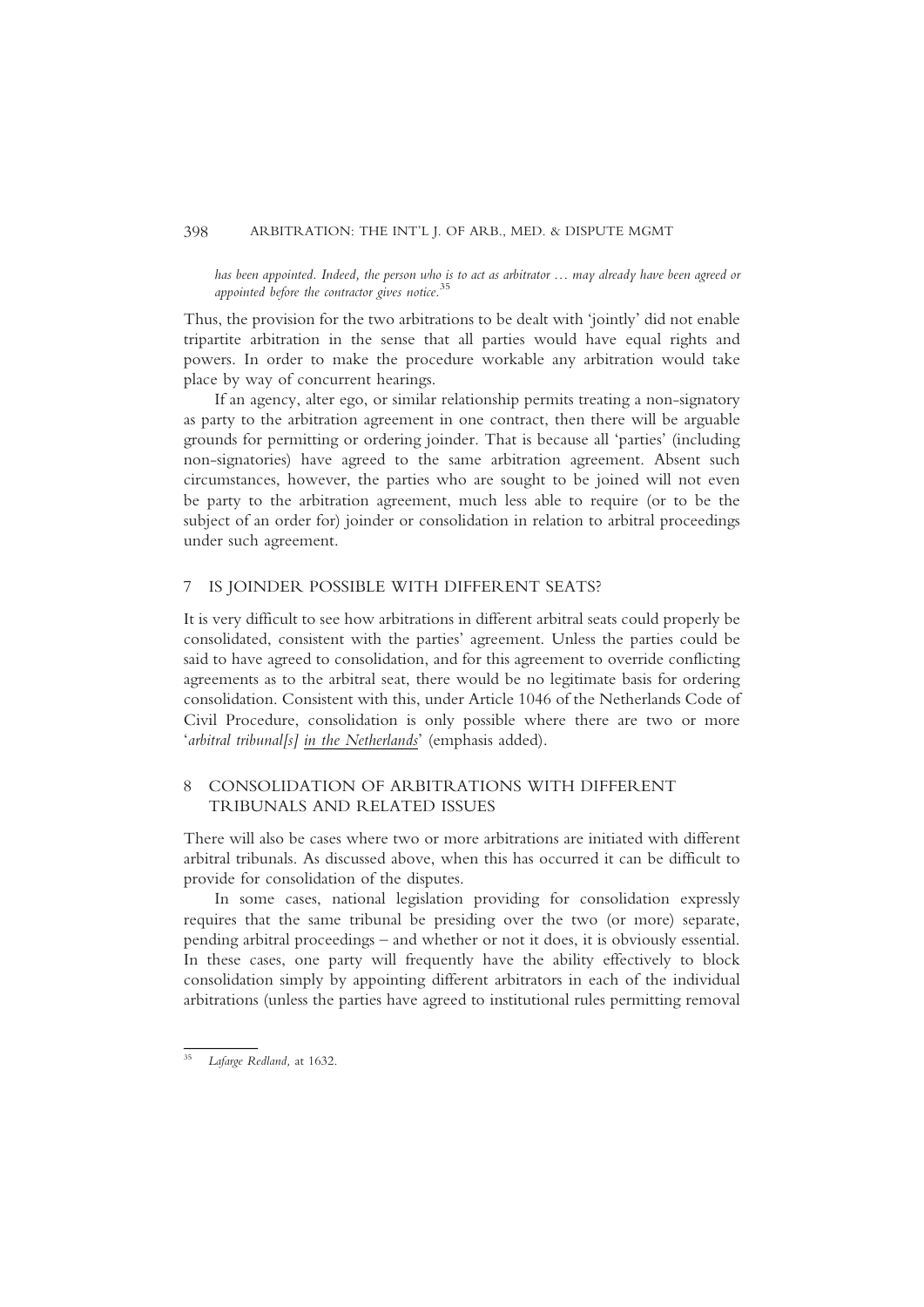and replacement of the arbitral tribunals in the separate arbitrations, in order to permit a single tribunal to be selected for all of the pending arbitrations).

In contrast, other national arbitration statutes take the opposite approach, providing for the appointment of a single tribunal to hear a consolidated arbitration. In these cases, national courts are given the statutory authority effectively to remove the arbitral tribunals selected by the parties in their individual arbitrations and to replace these tribunals with a new, court-appointed tribunal to sit in the consolidated arbitration. This solution results in no party being able to appoint a party-nominated arbitrator (as it would be permitted to do in unconsolidated proceedings), but ensures that all parties are treated equally (in being denied any appointment rights) and that no party can unilaterally block consolidation (through exercise of its power to appoint an arbitrator).

#### 9 WHO DECIDES

Joinder is a pre–arbitrator appointment issue under the ICC Rules, and the ICC Court determines all applications for joinder. Pursuant to the Swiss, SCC, LCIA, and UNCITRAL Rules, respectively, joinder is a post-constitution of the tribunal issue, since in each case the tribunal decides all applications for joinder.

Under the SIAC, HKIAC, and ACICA Rules, the SIAC Court, HKIAC, and ACICA, respectively, determine joinder pre-constitution of the tribunal, and requests for joinder are determined by the tribunal post-constitution of the tribunal.

## 10 THE EXERCISE OF THE POWER – DISCRETION

Assuming that a tribunal (or institutional or national court) possesses the power to order joinder, the question then arises as to what factors should be considered in the exercise of the power. As ever, much is left to the tribunal or court's discretion.

In the absence of guidance from applicable legislation (or the parties' agreement/institutional rules),<sup>36</sup> most Courts have considered the existence of:

- common questions of law and fact,
- the risks of conflicting awards, and
- the efficiencies of proof and the possible prejudice (of both joinder and non-joinder) to the parties.

<sup>&</sup>lt;sup>36</sup> For example, under the 2021 ICC Rules Art. 7.2 an applicant 'may submit ... such other documents or information as it considers appropriate or as may contribute to the efficient resolution of the dispute'. This indicates that efficiency may be at the heart of the decision by the ICC Court. Most other rules do not specify any criteria beyond 'all relevant circumstances' or something similar.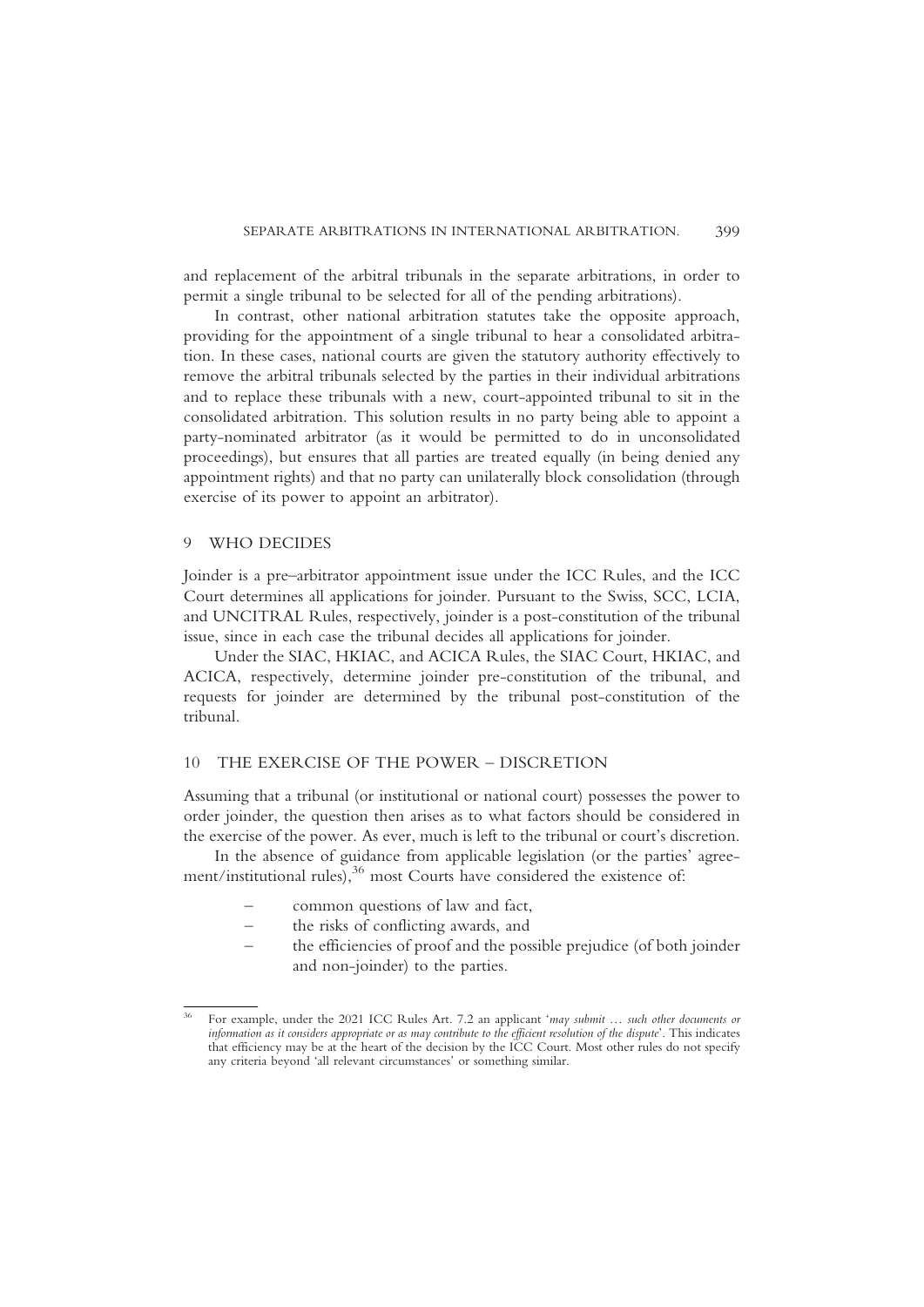### 400 ARBITRATION: THE INT'L J. OF ARB., MED. & DISPUTE MGMT

Essentially, the decision whether or not to order joinder is an exercise of procedural judgment, which turns on the particular circumstances of individual cases.

# 11 WHEN A JOINDER APPLICATION CAN/CANNOT BE MADE

Assuming a party may (apply to) join additional parties to an arbitration, there are important issues regarding when any such application can or should be made. A party should not be permitted to exercise any joinder right that it may possess in a manner that unreasonably delays the resolution of the claims, or that imposes unnecessary or unreasonable expense on other parties. The stage of the pending arbitration(s) will be crucial. The more advanced the pending arbitration(s), the less likely that joinder will be approved, since substantial delay and/or disruption to arbitration proceedings that have already substantially progressed are unlikely to be viewed as more efficient or cost-effective.

## 12 CONFIDENTIALITY ISSUES

The obligations on the parties to uphold the privacy and confidentiality of an arbitration have been characterised as implied obligations arising out of the nature of arbitration itself: Dolling-Baker v. Merrett<sup>37</sup> and Ali Shipping Corpn v. Shipyard Trogir.<sup>38</sup> In the latter case Potter LJ stated:

The parties have indicated their presumed intention simply by entering into a contract to which the court attributes particular characteristics.

In Department of Economics, Policy and Development of the City of Moscow v Bankers Trust Co,<sup>39</sup> Mance LJ stated (paragraph 2):

Among features long assumed to be implicit in parties' choice to arbitrate in England are privacy and confidentiality.

Mance LJ went on to state (paragraph 30) that the changes to the CPR in 1997 and 2002:

Rest clearly on the philosophy of party autonomy in modern arbitration law, combined with the assumption that parties value English arbitration for its privacy and confidentiality. Party autonomy requires the court so far as possible to respect the parties' choice of arbitration. Their choice of private arbitration constitutes an election for an alternative system of dispute resolution to that provided by the public courts. The same philosophy limits court intervention to the minimum necessary in the public interest, which must include the public interest in ensuring not that arbitrators necessarily decide cases

<sup>37</sup> [1990] 1 WLR 1205 (CA), 1213 per Parker LJ. <sup>38</sup> [1999] 1 WLR 314, 326 per Potter LJ. <sup>39</sup> [2004] EWCA Civ 314.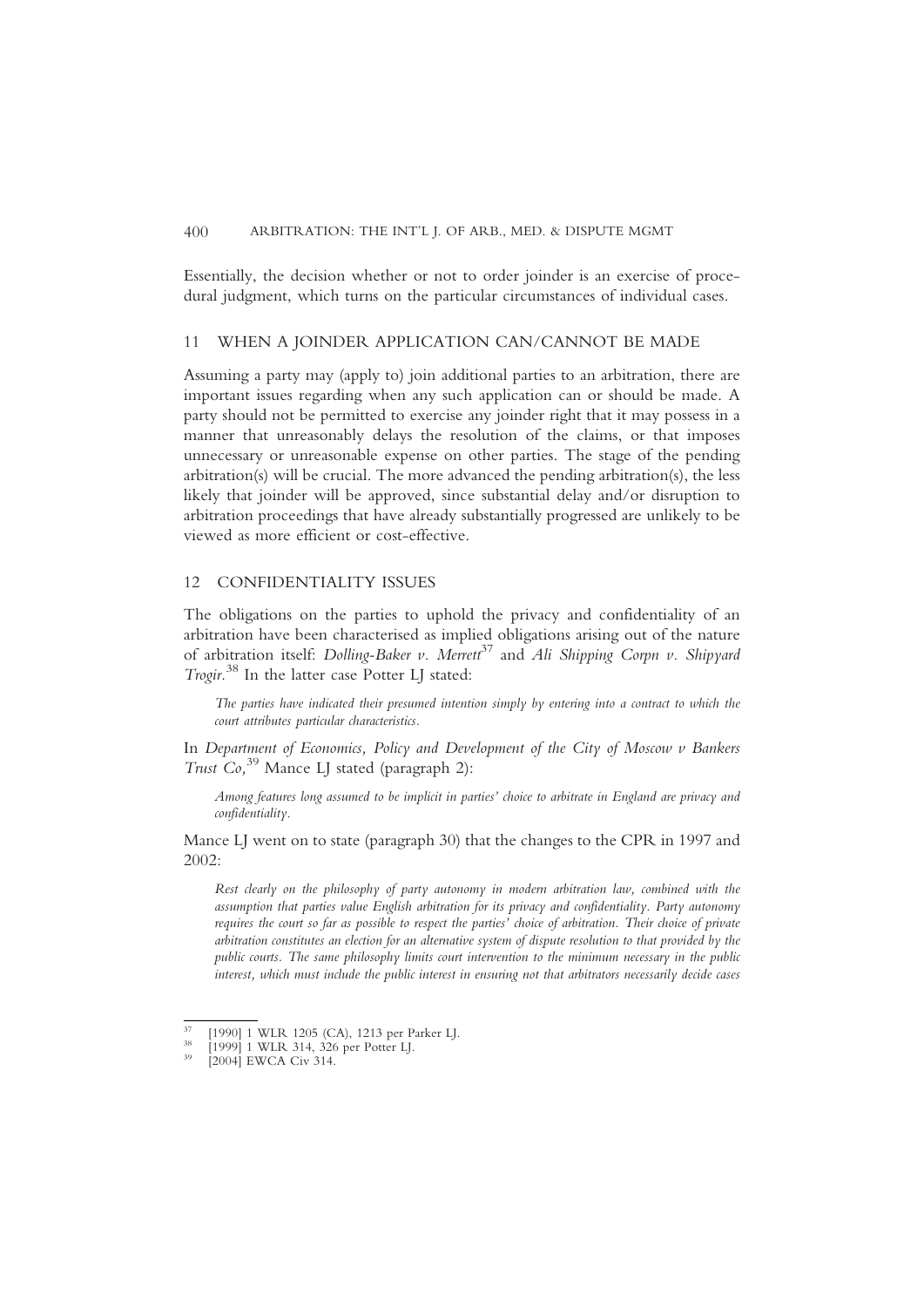in a way which a court would regard as correct, but that they at least decide them in a fundamentally fair way: see section 1 of the 1996 Act.

In Emmott v Michael Wilson & Partners  $Ltd^{40}$  Lawrence Collins LJ (paragraph 84) described the fundamental characteristics of privacy and confidentiality in an agreement to arbitrate under English law as being 'really a rule of substantive law masquerading as an implied term'. Tribunals must respect the private nature of the proceedings in which they are engaged: The Eastern Saga.<sup>41</sup> They are bound to uphold the privacy and confidentiality of the arbitration, whether as a result of contract or in performance of an equitable duty because they have acquired the information in circumstances importing an obligation of confidence. The common law does not limit the obligation of privacy and confidentiality to information, such as a trade secret, which is inherently confidential, but extends it to notes of evidence and other documents disclosed or generated in arbitration because of the implied agreement that such documents can only be used for the purpose of the arbitration. Further, privacy may be violated by the publication or dissemination of documents deployed in the arbitration or information relating to the conduct of the arbitration.<sup>4</sup>

Where the information which must be disclosed is subject to a duty of privacy and confidentiality, disclosure can be made only if the parties to whom the obligations are owed give their consent. Such consent may be express or may be inferred from the arbitration agreement itself in the context of the custom and practice in the relevant field.<sup>43</sup>

As above, English law has long recognized the confidentiality of arbitration. In general terms, parties to arbitration and the tribunal are under implied duties to maintain the confidentiality of the hearing, of the documents generated and disclosed during the arbitral proceedings, and of the award.

Confidentiality is not absolute and there are recognized exceptions – for example, that disclosure may be permitted where it is reasonably necessary for the establishment or protection of a party's legal rights. Disclosure may also be permitted where it is necessary in the interests of justice.

By agreeing to permit joinder, whether at law or by virtue of an arbitration agreement or an institutional rule, a new party becomes subject to the obligation of confidentiality. The parties are taken to have accepted that by arbitrating subject to provisions that permit joinder, they are thus taken to have accepted that a new party might join the arbitration and have sight of the existing submissions and all

<sup>&</sup>lt;sup>40</sup> [2008] EWCA Civ 184.<br><sup>41</sup> [1984] 3 All ER 835.<br><sup>42</sup> See further *Emmott v. Michael Wilson & Partners Ltd* per Lawrence Collins LJ (paras 79–83), Thomas LJ<br>(para. 129(i)–(iv)).

<sup>&</sup>lt;sup>43</sup> See generally the discussion on inferred consent to disclose in the context or arbitrator appointments in Haliburton Company v. Chubb Bermuda Insurance Ltd [2020] UKSC 48, at 88, 89, 99, 104, 116 and 154.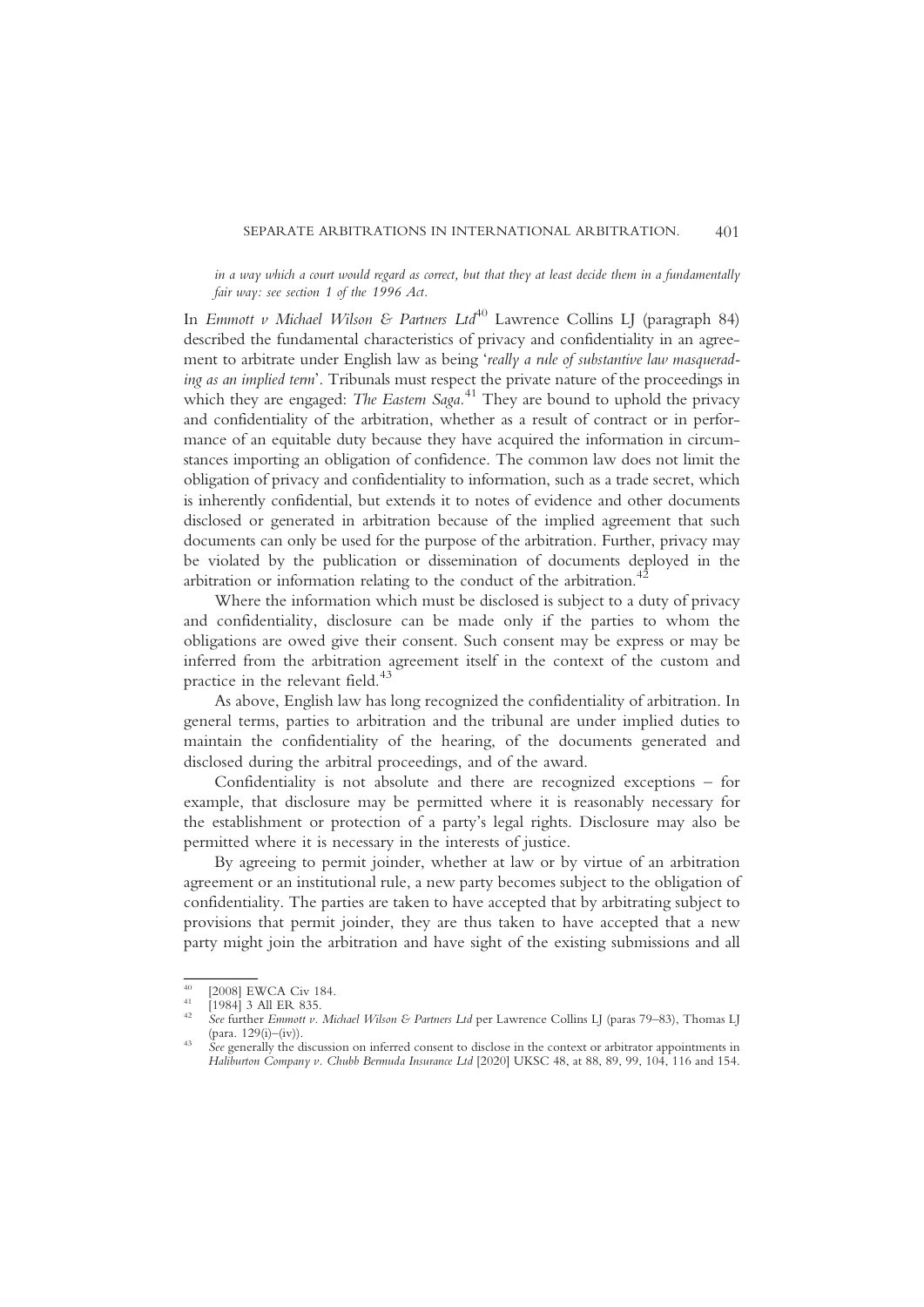other documents on the record. Further, this is true if and to the extent necessary such limited breach of confidentiality would be within the principled exceptions to confidentiality set out above or, to the extent necessary, a principled and legitimate incremental extension to those exceptions exists.

# 13 THE APPOINTMENT OF THE TRIBUNAL

One of the principal concerns in multi-party proceedings is the appointment of the tribunal, and in particular equality of treatment for all parties in the selection and appointment of the arbitral tribunal. Parties who did not have an opportunity to participate in selection of the tribunal have a potential ground to challenge an award under Article 34(2)(iv) of the Model Law and Article 31(2)(e) of the New York Convention.

The 1992 French Cour de Cassation case of Sociétés BKMI et Siemens v. Société Dutco demonstrated the importance of procedural fairness. In Dutco, the Court set aside an arbitral award rendered in a three-party dispute where each of the two respondents asserted the right to appoint their own arbitrator, rather than make a joint appointment. The arbitration agreement provided for a three-member tribunal where each side appointed one arbitrator and the two appointed arbitrators would appoint the presiding arbitrator. The respondents eventually made a joint nomination, but this was only done under protest. The Court annulled the award on the basis that the appointment procedure violated the respondents' right to equal treatment because it granted the claimant greater influence in the constitution of the tribunal than each of the respondents. The Court held that the 'principle of equality of the parties in the designation of arbitrators is a matter of public policy'. Dutco's practical implications are beyond doubt.

Following that decision, most institutions amended their rules and now generally provide either that claimant(s) and respondent(s) must jointly nominate their respective co-arbitrators, and that failing the joint appointment by either side, the institution will appoint the entire tribunal; that there is a revocation of prior appointments and the institution appoints the entire tribunal; or that joinder is not possible after a tribunal is appointed.

## 14 CONCLUSION

Consent essentially governs all. A tribunal cannot rule (or in Lincoln's phrase 'govern') over parties and their dispute absent consent. That consent may be express or inferred or implied. That applies to joinder (and its sub-species) as much as it applies to the bilateral agreement to arbitrate. A consent to joinder is